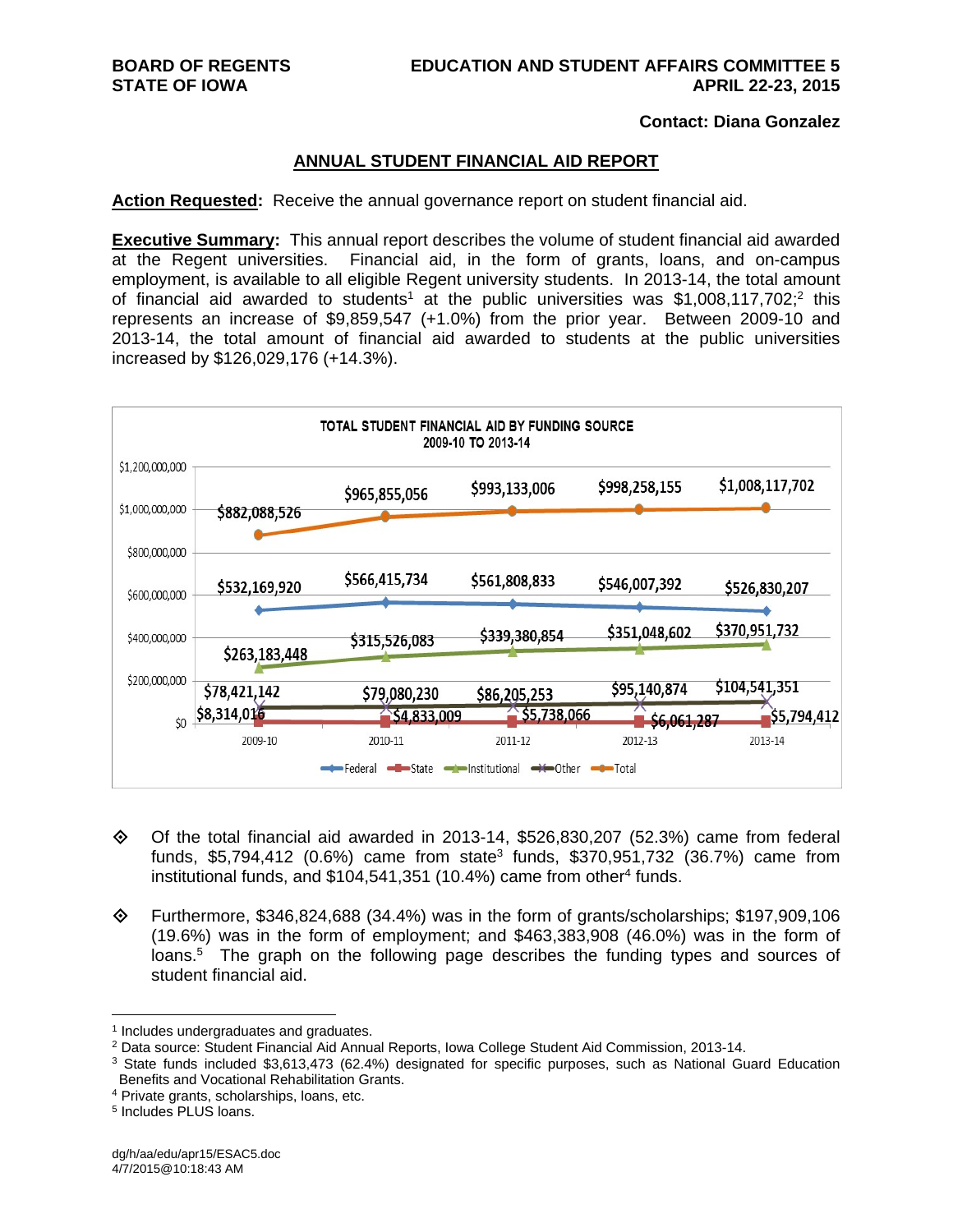

# Trends/Issues.

- **IN Increases in the Pell Grant program have not kept pace with tuition increases.** In 2002-03, the maximum Pell Grant covered 98.0% of average public four-year tuition and fees; in 2014-15, it covered only 63.0%.7 According to the U.S. Department of Education, Iowa has the eighth highest gap between Pell Grants and the total cost of education. The \$5,645 maximum Pell Grant in 2013-2014 was about equal to the 1976-77 maximum grant of \$1,400 after adjusting for inflation; however, the number of recipients in 2013-14 was more than  $4\frac{1}{2}$  times as high as it was in 1976-77. $8$
- **##** The Iowa Grant Program is the only need-based state program; however, this program is not limited to students attending the public universities. Furthermore, sufficient funding has not kept pace with the resources needed by the Iowa Grant Program which has affected the ability of students to access the public universities. In 2013-14, the total funding for the program was \$287,299 which represents a decrease of \$1,968 (-0.7%) from the prior year and less than 0.1% of all grant/scholarship programs. There were 319 students who received this award in 2013-14, which represents a decrease of 14 students (-4.2%); the average award was \$900, which represents an increase of \$32 (+3.7%) from the prior year due to the decreased number of awardees.
- **##** In 2013-14, total annual education borrowing declined for the third consecutive year. Overall, students borrow 13% less in 2013-14 than in 2010-11. Nonfederal education loans grew from an estimated \$13.7 billion (in 2013 dollars) in 2013-04 to \$26 billion in 2007-08. In 2013-14, student loan volume from banks, credit unions, states, and institutions was approximately \$10 billion.<sup>8</sup>

dg/h/aa/edu/apr15/ESAC5.doc 4/7/2015@10:18:43 AM

<sup>&</sup>lt;sup>7</sup> Trends in Student Aid 2014, College Board.

<sup>8</sup> Trends in Student Aid 2014, College Board.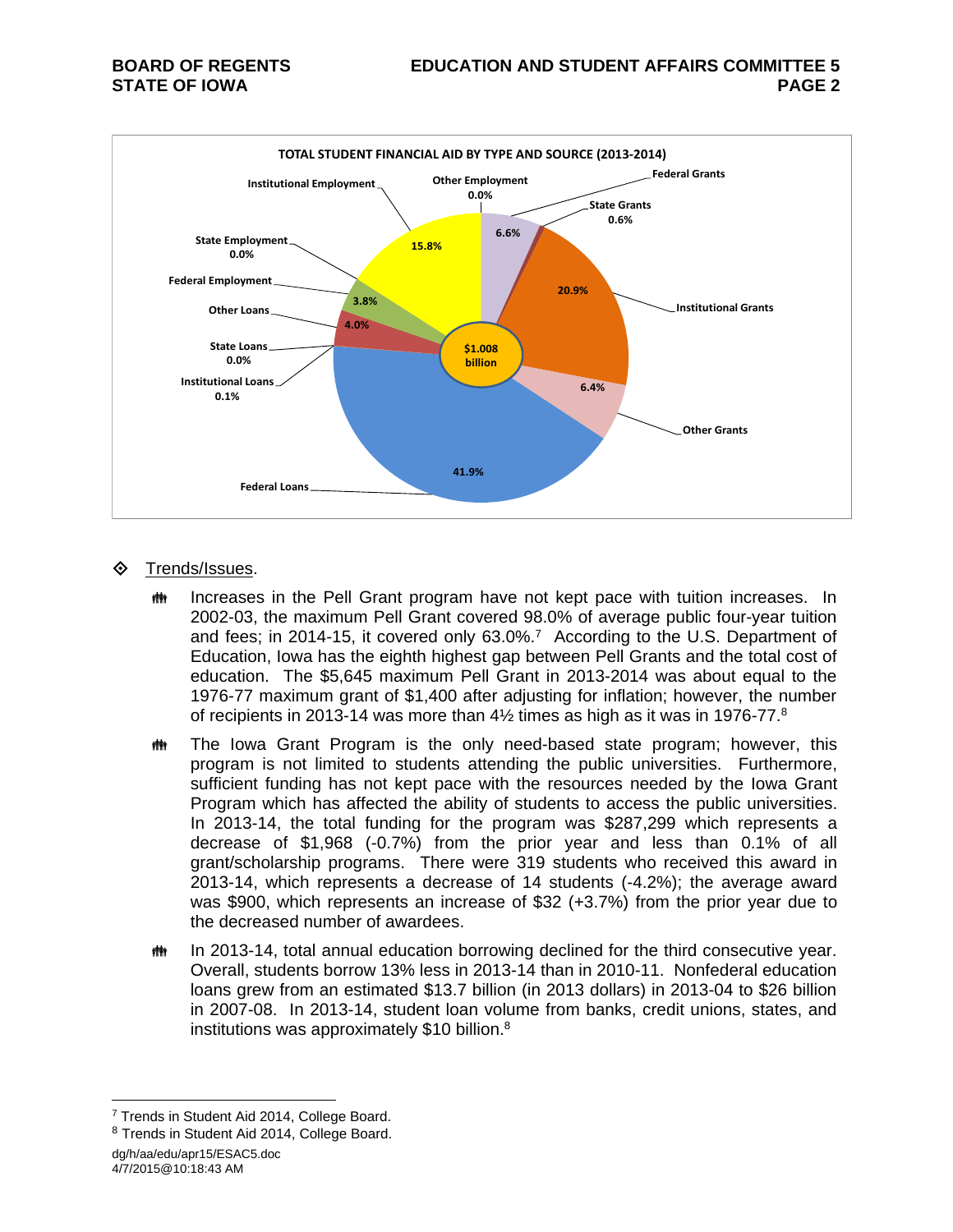- **##** Loans continue to play a major role in the student financial aid packages of Regent university students. However, studies have shown that loans typically do not promote college enrollment; loans influence a student's choice of college especially when income and race/ethnicity are considered.<sup>9</sup> A 2013 study found that "each additional \$1,000 in unsubsidized federal loans makes low-income student 5.66% less likely to graduate in six years."10
- **##** The interest subsidy during the six-month grace period for a Direct Subsidized Loan first disbursed between July 1, 2012 and July 1, 2014 was eliminated.
- **##** Graduate students are no longer eligible for Direct Subsidized Stafford Loans.<sup>11</sup>
- **##** Students have assumed more reliance on employment while in school. According to the most recent federal statistics, "77.7% of all full-time undergraduates worked in 2003-04 and they averaged 25.7 hours week. The vast majority of students (91%) worked off-campus."<sup>12</sup> However, studies have shown that working more than 20 hours per week can impede students' progress toward graduation and limit some aspects of their academic experience.13
	- $\Rightarrow$  Students who work on-campus at the Regent universities work approximately 12-15 hours per week. The universities do not track off-campus employment of students.
- **##** Loss of funding for the Iowa Work-Study Program<sup>14</sup> continues to limit the opportunities for on-campus student employment. This is contrary to research that has shown that students who work on-campus have higher retention and persistence rates than students who work off-campus. The Iowa Work-Study Program has not been funded since FY 2010.
- **##** The following resulted from sequestration:
	- $\Rightarrow$  The University of Iowa and Iowa State University received a reduction in campus-based programs, such as Work-Study and SEOG15. Because the University of Northern Iowa received the Adjusted Base Guarantee only, no additional reduction occurred. Iowa State University saw a decrease in the Federal SEOG of \$47,381 and in Work-Study of \$35,394 between 2012-13 and 2013-14.
	- $\Rightarrow$  The Direct Loan origination fee increases student loans from 1.072% to 1.073% and parent loans from 4.288% to 4.292%.
	- $\Rightarrow$  The Iraq-Afghanistan Service Grants were reduced by 7.2% over rates from March 2013 to September 30, 2013.

<sup>9 &</sup>quot;A Research Agenda for Study of Indebtedness and College Enrollment," Project on Student Debt 2013.

<sup>&</sup>lt;sup>10</sup> AERA Paper, Ray Franke, April 2014.<br><sup>11</sup> Trends in Student Aid 2014, College Board.

 $12$  "ACE Issue Brief," May 2006.<br> $13$  Student employment at the Regent universities is limited to 20 hours per week.

<sup>&</sup>lt;sup>14</sup> Approximately \$2 million was appropriated each year prior to 2001-02. Between 2001-02 and 2004-05, \$0 was appropriated for state work-study; no state work-study funds have been appropriated since 2008-09 other than \$3,000 in 2009-10.<br><sup>15</sup> Supplemental Educational Opportunity Grant.

dg/h/aa/edu/apr15/ESAC5.doc

<sup>4/7/2015@10:18:43</sup> AM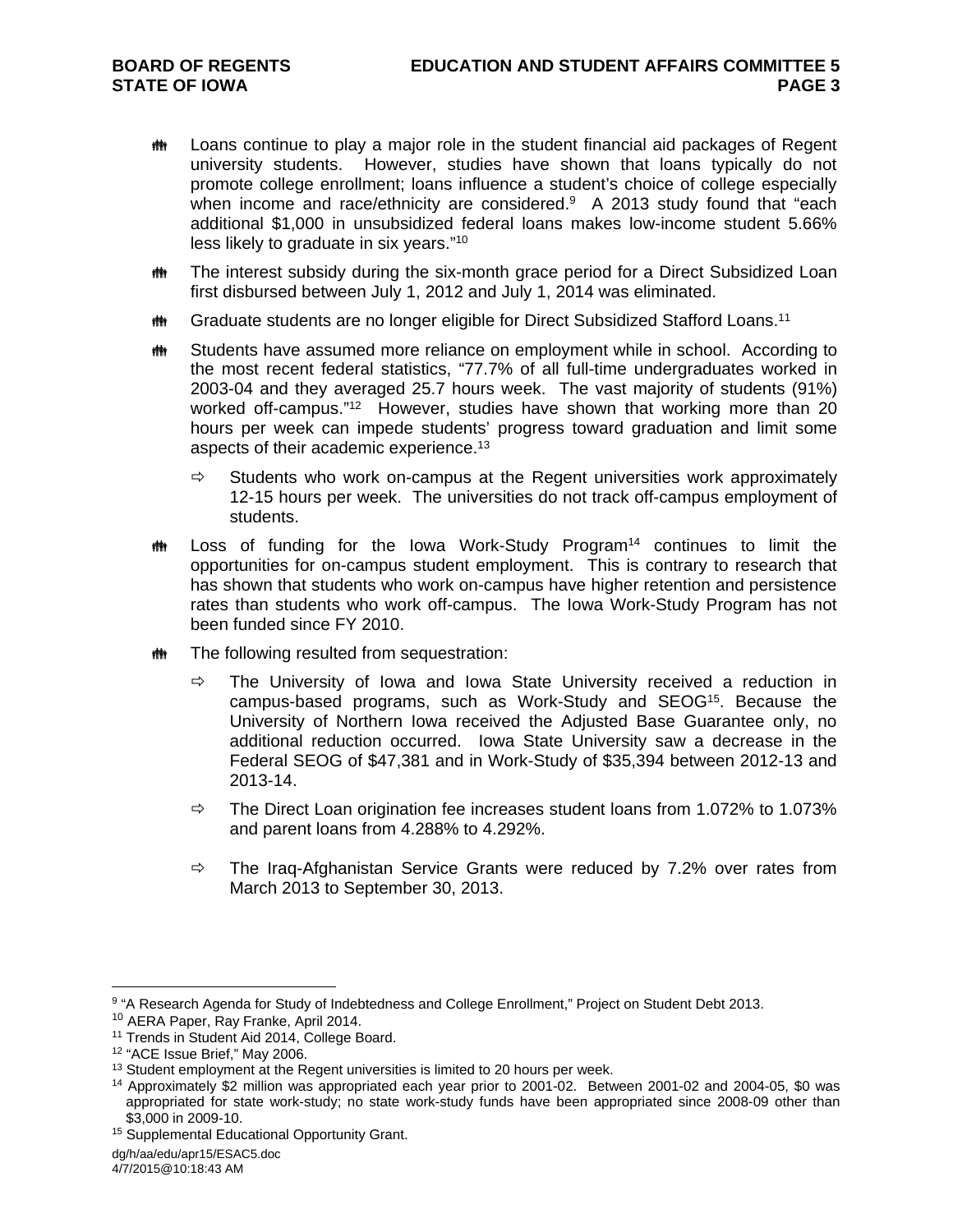- **# In 2012-13, approximately 84% of Iowa need-based state grants were awarded to** students attending private, not-for-profit and private, for-profit institutions which makes Iowa unique among the other states.<sup>16</sup>
- **##** Although the maximum Pell Grant is the most frequently cited grant program, only about 27% of recipients currently qualify for the maximum.17 In 2013-14, the maximum Pell Grant award was \$5,645; the average national Pell Grant award was \$3,678. At the Regent universities, the average Pell Grant award was \$3,754.

The Student Financial Aid Report addresses the Board of Regents Strategic Plan priorities of "access, affordability, and student success; and "educational excellence and impact" and Goal #1 – "Iowa's public universities shall be affordable to all academically qualified Iowa residents."

## **Highlights:**

| <b>Regent Total</b> | <b>Federal</b> | <b>State</b> | <b>Institutional</b> | <b>Other</b>  | <b>Total</b>    |  |
|---------------------|----------------|--------------|----------------------|---------------|-----------------|--|
| Grants/Scholarships |                |              |                      |               |                 |  |
| 2011-12             | \$66,581,425   | \$5,738,066  | \$181,617,278        | \$51,112,128  | \$305,048,897   |  |
| 2012-13             | \$66,069,610   | \$6,061,287  | \$190,331,607        | \$56,402,743  | \$318,865,247   |  |
| 2013-14             | \$66,276,928   | \$5,794,412  | \$210,725,010        | \$64,028,338  | \$346,824,688   |  |
| Loans               |                |              |                      |               |                 |  |
| 2011-12             | \$453,061,240  | \$0          | \$1,867,460          | \$35,083,687  | \$490,012,387   |  |
| 2012-13             | \$440,114,276  | \$0          | \$1,706,846          | \$38,726,934  | \$480,548,056   |  |
| 2013-14             | \$422,266,853  | \$0          | \$646,288            | \$40,470,767  | \$463,383,908   |  |
| Employment          |                |              |                      |               |                 |  |
| 2011-12             | \$42,166,168   | \$0          | \$155,896,116        | \$9,438       | \$198,071,722   |  |
| 2012-13             | \$39,823,506   | \$0          | \$159,010,149        | \$11,197      | \$198,844,852   |  |
| 2013-14             | \$38,286,426   | \$0          | \$159,580,434        | \$42,246      | \$197,909,106   |  |
| <b>Grand Total</b>  |                |              |                      |               |                 |  |
| 2011-12             | \$561,808,833  | \$5,738,066  | \$339,380,854        | \$86,205,253  | \$993,133,006   |  |
| 2012-13             | \$546,007,392  | \$6,061,287  | \$351,048,602        | \$95,140,874  | \$998,258,155   |  |
| 2013-14             | \$526,830,207  | \$5,794,412  | \$370,951,732        | \$104,541,351 | \$1,008,117,702 |  |

# **STUDENT FINANCIAL AID SUMMARY BY TYPE AND FUNDING SOURCE 2011-12 to 2013-14**

 $\Diamond$  Grants/Scholarships. In 2013-14, a total of \$346,824,688 (34.4%) was awarded in the form of grants and scholarships; this is an increase of \$27,959,441 (+8.8%) from the prior year. Of the total grants and scholarships awarded in 2013-14, 60.8% came from institutional funds; 19.1% came from federal funds; 18.5% came from other funds; and 1.6% came from state funds.

16 NASSGAP, 2012-13.

 $\overline{a}$ 

4/7/2015@10:18:43 AM

dg/h/aa/edu/apr15/ESAC5.doc <sup>17</sup> Trends in Student Aid 2014, College Board.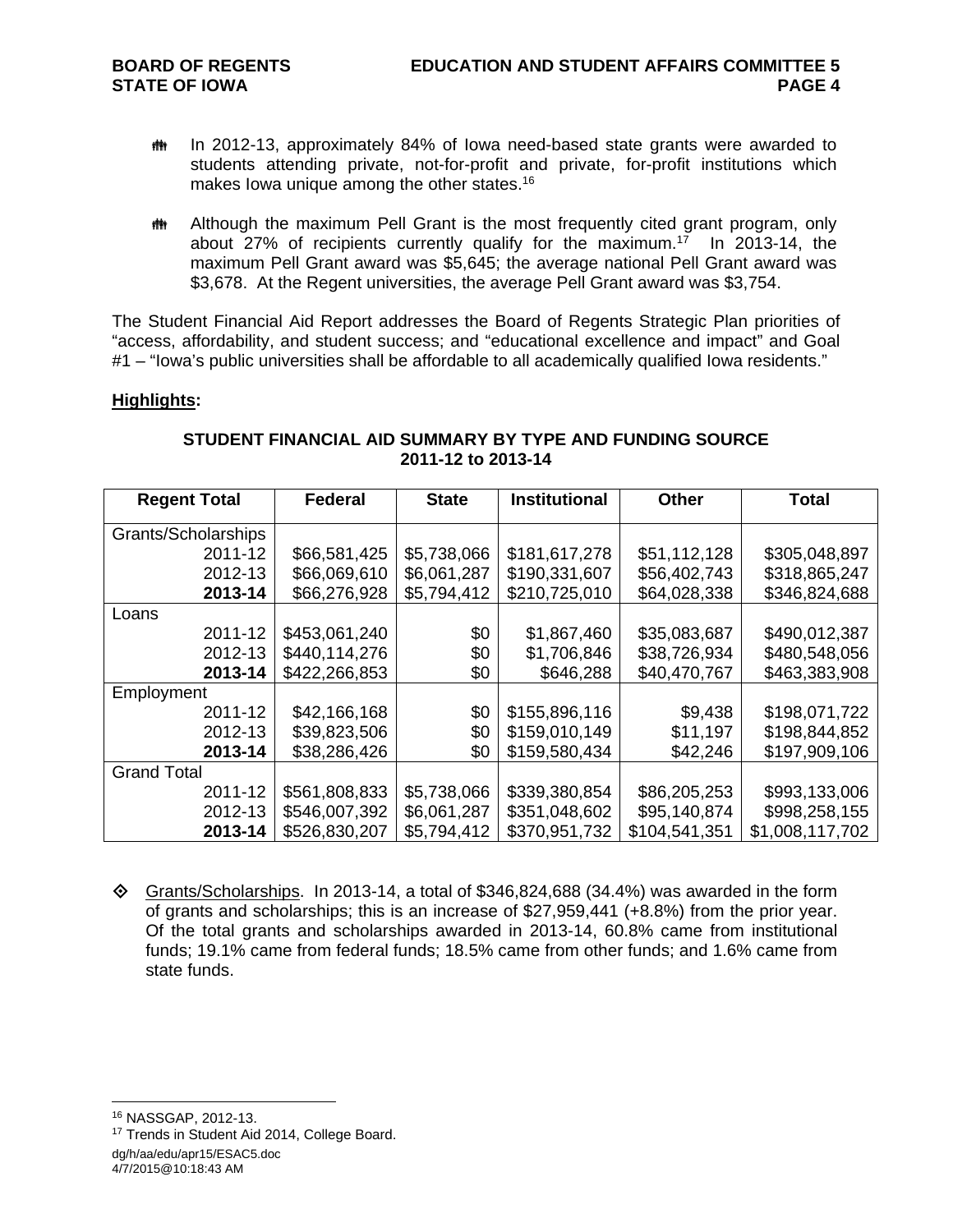- $\Diamond$  Employment. In 2013-14, a total of \$197,909,106 (19.6%) was awarded in the form of on-campus employment; this is a decrease of \$935,746 (-0.5%) from the prior year. Of the total amount awarded in 2013-14, 80.6% came from institutional funds; 19.3% came from federal funds; and 0.02% came from other funds.
- $\diamond$  Loans. In 2013-14, a total of \$463,383,908 (46.0%) was awarded in the form of loans; this is a decrease of \$17,164,148 (-3.6%) from the prior year. Of the total loans awarded in 2013-14, 91.1% came from federal funds; 0.0% came from state funds; 8.7% came from other funds; and 0.1% came from institutional funds.

Between 2012-13 and 2013-14, the following changes occurred in student financial aid by **funding source**.

- $\diamond$  Federal funds decreased by \$19,177,185 (-3.5%).
- $\diamond$  State funds decreased by \$266,875 (-4.4%).
- $\lozenge$  Institutional funds increased by \$19,903,130 (+5.7%).
- Other funds, such as private grants and scholarships, increased by \$9,400,477 (+9.9%).

|              | <b>Federal</b> | <b>State</b> | <b>Institutional</b> | <b>Other</b>  | <b>Total</b>    |
|--------------|----------------|--------------|----------------------|---------------|-----------------|
| 2011-12      |                |              |                      |               |                 |
| Amount &     | \$561,808,833  | \$5,738,066  | \$339,380,854        | \$86,205,253  | \$993,133,006   |
| % Change     | (-0.8%)        | $(+18.7%)$   | (+7.6%)              | (+9.0%)       | $(+2.8%)$       |
| Awards &     | 106,320        | 1,845        | 80,621               | 23,111        | 211,897         |
| % Change     | (-2.4%)        | $-32.0%$     | (+6.0%)              | $(+9.8%)$     | $(+1.5%)$       |
| Avg. Award & | \$5,284        | \$3,110      | \$4,209              | \$3,730       | \$4,686         |
| % Change     | $+1.6%$        | (+39.6%)     | (+1.9%)              | (-0.7%)       | $(+1.3%)$       |
| 2012-13      |                |              |                      |               |                 |
| Amount &     | \$546,007,392  | \$6,061,287  | \$351,048,602        | \$95,140,874  | \$998,258,155   |
| % Change     | (-2.8%)        | (+5.6%)      | (+1.5%)              | $(+10.4%)$    | (+0.5%)         |
| Awards &     | 98,907         | 1,887        | 83,342               | 24,308        | 208,444         |
| % Change     | (-7.0%)        | $(+2.3%)$    | (+3.4%)              | $(+5.2%)$     | $(-1.6%)$       |
| Avg. Award & | \$5,550        | \$3,212      | \$4,212              | \$3,913       | \$4,789         |
| % Change     | $+4.5%$        | $(+3.3%)$    | $(+0.1\%)$           | $(+4.9\%)$    | $(+2.2%)$       |
| 2013-14      |                |              |                      |               |                 |
| Amount &     | \$526,830,207  | \$5,794,412  | \$370,951,732        | \$104,541,351 | \$1,008,117,702 |
| % Change     | $(-3.5%)$      | $(-4.4\%)$   | (+5.7%)              | $(+9.9\%)$    | (+1.0%)         |
| Awards &     | 95,344         | 1,840        | 87,183               | 29,090        | 213,457         |
| % Change     | (-3.6%)        | $(-2.4%)$    | $(+4.6%)$            | (+19.7%)      | (+2.4%)         |
| Avg. Award & | \$5,525        | \$3,149      | \$4,254              | \$3,593       | \$4,7229        |
| % Change     | (-0.5%)        | $(-2.0\%)$   | (+1.0%)              | (-8.2%)       | $(-1.4%)$       |

# **TOTAL STUDENT FINANCIAL AID BY FUNDING SOURCE 2011-12 to 2013-14**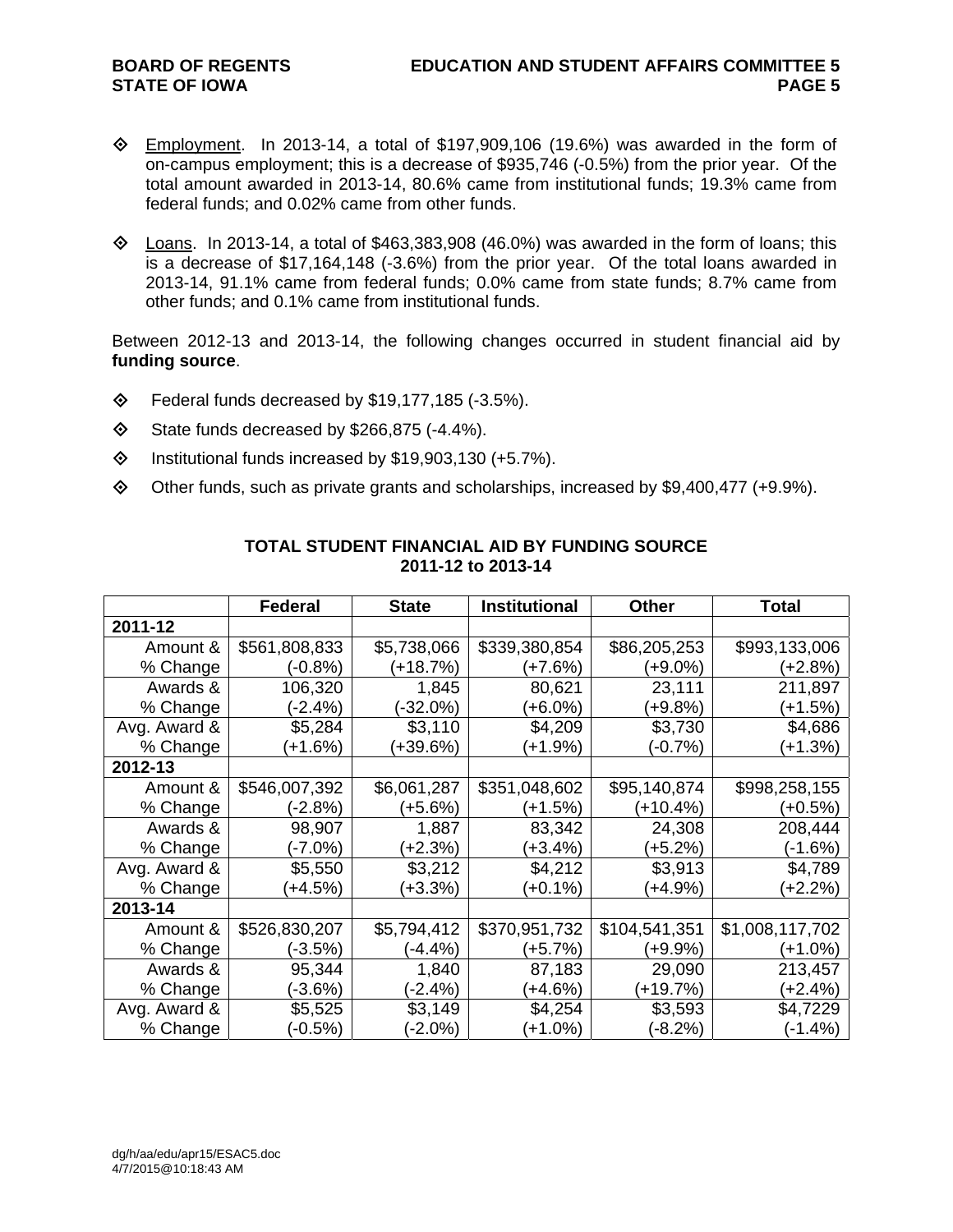Between 2012-13 and 2013-14, the following changes occurred in student financial aid by **funding type**.

- $\diamond$  Grant/scholarship funds increased by \$27,959,441 (+8.8%).
- Employment funds decreased by \$935,746 (-0.5%).
- $\lozenge$  Loan funds decreased by \$17,164,148 (-3.6%).

|              | <b>Grants/Scholarships</b> | <b>Employment</b> | Loans         | Total           |
|--------------|----------------------------|-------------------|---------------|-----------------|
| 2011-12      |                            |                   |               |                 |
| Amount &     | \$305,048,897              | \$198,071,722     | \$490,012,387 | \$993,133,006   |
| % Change     | (+6.2%)                    | (+2.8%)           | (+0.8%)       | (+2.8%)         |
| Awards &     | 91,991                     | 35,499            | 84,407        | 211,897         |
| % Change     | $(+0.5%)$                  | $(+4.5%)$         | (+1.4%)       | (+1.5%)         |
| Avg. Award & | \$3,316                    | \$5,579           | \$5,805       | \$4,686         |
| % Change     | $(+5.7%)$                  | $(-1.7%)$         | (-0.6%)       | (+1.3%)         |
| 2012-13      |                            |                   |               |                 |
| Amount &     | \$318,865,247              | \$198,844,852     | \$480,548,056 | \$998,258,155   |
| % Change     | $(+4.5%)$                  | $(+0.4\%)$        | (-1.9%)       | (+0.5%)         |
| Awards &     | 94,935                     | 35,158            | 78,351        | 208,444         |
| % Change     | $(+3.2%)$                  | (-1.0%)           | (-7.2%)       | $(-1.6%)$       |
| Avg. Award & | \$3,358                    | \$5,655           | \$6,133       | \$4,789         |
| % Change     | $(+1.3%)$                  | (+1.4%)           | $(+5.7%)$     | $(+2.2%)$       |
| 2013-14      |                            |                   |               |                 |
| Amount &     | \$346,824,688              | \$197,909,106     | \$463,383,908 | \$1,008,117,702 |
| % Change     | $(+8.8%)$                  | (-0.5%)           | (-3.6%)       | (+1.0%)         |
| Awards &     | 102,946                    | 35,662            | 74,849        | 213,457         |
| % Change     | (+8.4%)                    | $(+1.4%)$         | (-4.5%)       | (+2.4%)         |
| Avg. Award & | \$3,368                    | \$5,549           | \$6,190       | \$4,722         |
| % Change     | $(+0.3%)$                  | $(-1.9%)$         | $(+0.9\%)$    | $(-1.4%)$       |

# **TOTAL STUDENT FINANCIAL AID BY FUNDING TYPE 2011-12 to 2013-14**

- $\Diamond$  Undergraduate Aid. In 2013-14, a total of \$665,760,032 was awarded to undergraduates at the Regent universities; this is an increase of \$14,517,036 (2.2%) from the prior year. Undergraduate aid represents 66.0% of the total financial aid awarded in 2013-14.
	- Of the total amount awarded to undergraduates, 54.5% came from federal funds, 0.7% came from state funds, 31.9% came from institutional funds, and 12.8% came from other funds.
	- $m$  In 2013-14, a total of \$274,954,780 (41.3%) was awarded in the form of grants and scholarships; this is an increase of \$23,600,915 (+9.4%) from the prior year.
	- $\ddot{\mathbf{m}}$  In 2013-14, a total of \$53,720,955 (8.1%) was awarded in the form of on-campus employment; this is a decrease of \$1,389,878 (-2.5%) from the prior year.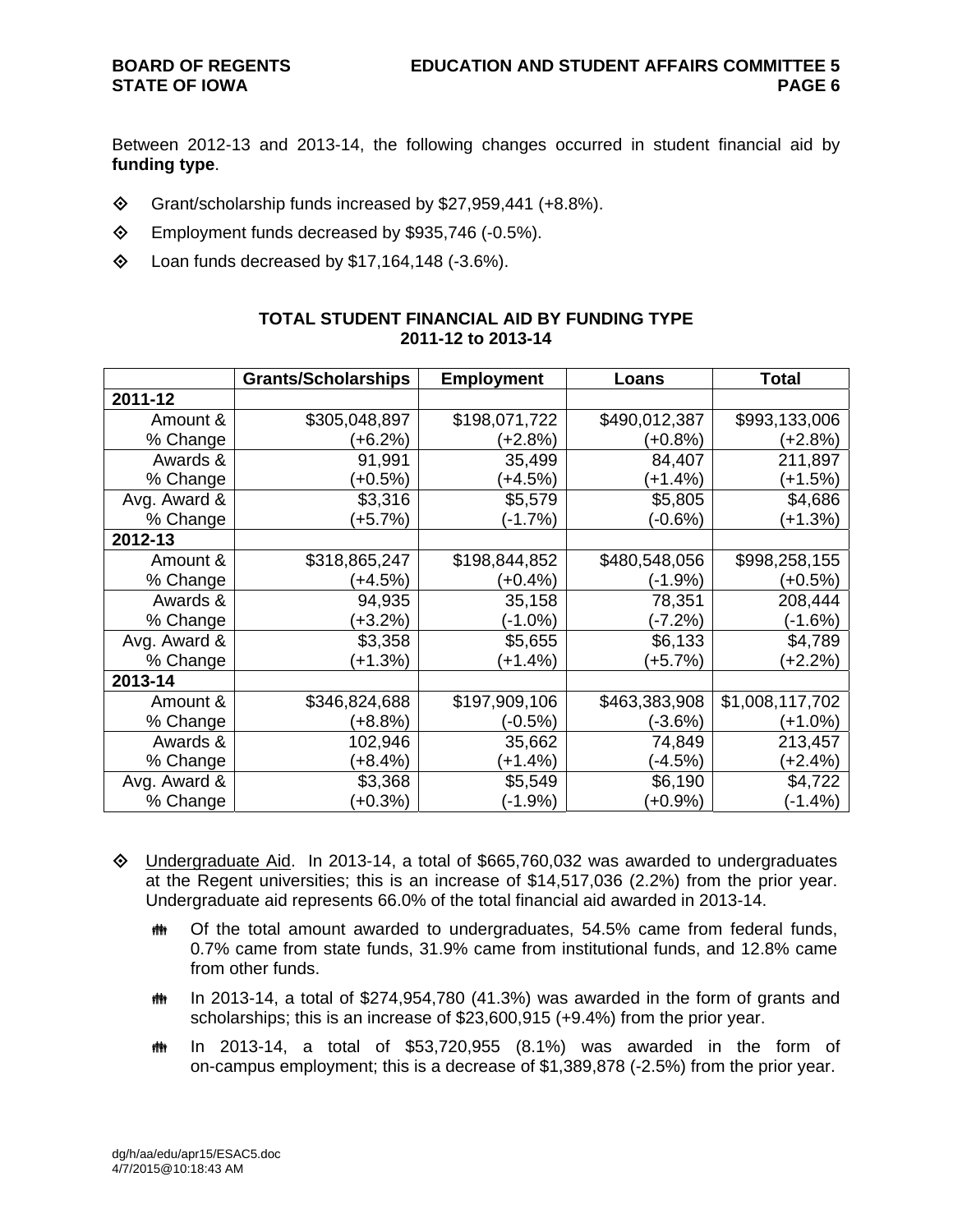$m$  In 2013-14, a total of \$337,084,297 (50.6%) was awarded in the form of loans; this is a decrease of \$7,694,001 (-2.2%) from the prior year.

|              | Federal       | <b>State</b> | <b>Institutional</b> | <b>Other</b> | Total         |
|--------------|---------------|--------------|----------------------|--------------|---------------|
| 2011-12      |               |              |                      |              |               |
| Amount &     | \$379,155,384 | \$4,858,347  | \$183,940,693        | \$69,742,808 | \$637,697,232 |
| % Change     | (-0.5%)       | $+19.5%$     | (+11.2%)             | (+8.8%)      | (+3.7%)       |
| Awards &     | 88,658        | 1,497        | 60,679               | 19,838       | 170,672       |
| % Change     | (-2.6%)       | (-38.5%)     | (+8.4%)              | (+12.3%)     | (+2.1%)       |
| Avg. Award & | \$4,276       | \$3,245      | \$3,031              | \$3,515      | \$3,736       |
| % Change     | $(+2.2%)$     | $(+49.8%)$   | (+3.3%)              | (-3.1%)      | $(+1.5%)$     |
| 2012-2013    |               |              |                      |              |               |
| Amount &     | \$371,395,940 | \$5,318,441  | \$197,547,828        | \$76,980,787 | \$651,242,996 |
| % Change     | $(-2.0\%)$    | $(+9.5%)$    | $(+7.4%)$            | (+10.4%)     | $(+2.1%)$     |
| Awards &     | 86,674        | 1,580        | 64,830               | 20,947       | 174,031       |
| % Change     | $(-2.2%)$     | $(+5.5%)$    | (+6.8%)              | (+5.6%)      | $(+2.0%)$     |
| Avg. Award & | \$4,284       | \$3,366      | \$3,047              | \$3,675      | \$3,742       |
| % Change     | $(+0.2\%)$    | $(+3.7%)$    | $(+0.5%)$            | (+4.6%)      | $(+0.2\%)$    |
| 2013-2014    |               |              |                      |              |               |
| Amount &     | \$363,120,128 | \$4,984,955  | \$212,235,778        | \$85,419,171 | \$665,760,032 |
| % Change     | (-2.2%)       | $(-6.3%)$    | (+7.4%)              | (+11.0%)     | (+2.2%)       |
| Awards &     | 84,119        | 1,512        | 69,038               | 25,359       | 180,028       |
| % Change     | (-2.9%)       | (-4.3%)      | (+6.5%)              | (+21.1%)     | (+3.4%)       |
| Avg. Award & | \$4,316       | \$3,296      | \$3,074              | \$3,368      | \$3,698       |
| % Change     | $(+0.7%)$     | (-2.1%)      | $(+0.9\%)$           | $(-8.4%)$    | $(-1.2%)$     |

# **TOTAL UNDERGRADUATE FINANCIAL AID BY FUNDING SOURCE 2011-12 to 2013-14**

- $m$  In 2013-14, of the total amount awarded to undergraduates, 41.3% was in the form of grants/scholarships, 8.1% was in the form of employment, and 50.6% was in the form of loans.
	- $\Rightarrow$  The average financial aid award to undergraduate students at the Regent universities was \$3,698, which represents a decrease of \$44 (-1.2%) from the prior year.
	- $\Rightarrow$  The average undergraduate grant/scholarship award was \$3,091, which represents a decrease of \$19 (-0.6%) from the prior year.
	- $\Rightarrow$  The average undergraduate loan award was \$5,009, which represents an increase of \$80 (+1.6%) from the prior year.
	- $\Rightarrow$  The average undergraduate employment award was \$2,257, which represents a decrease of \$111(-4.7%) from the prior year.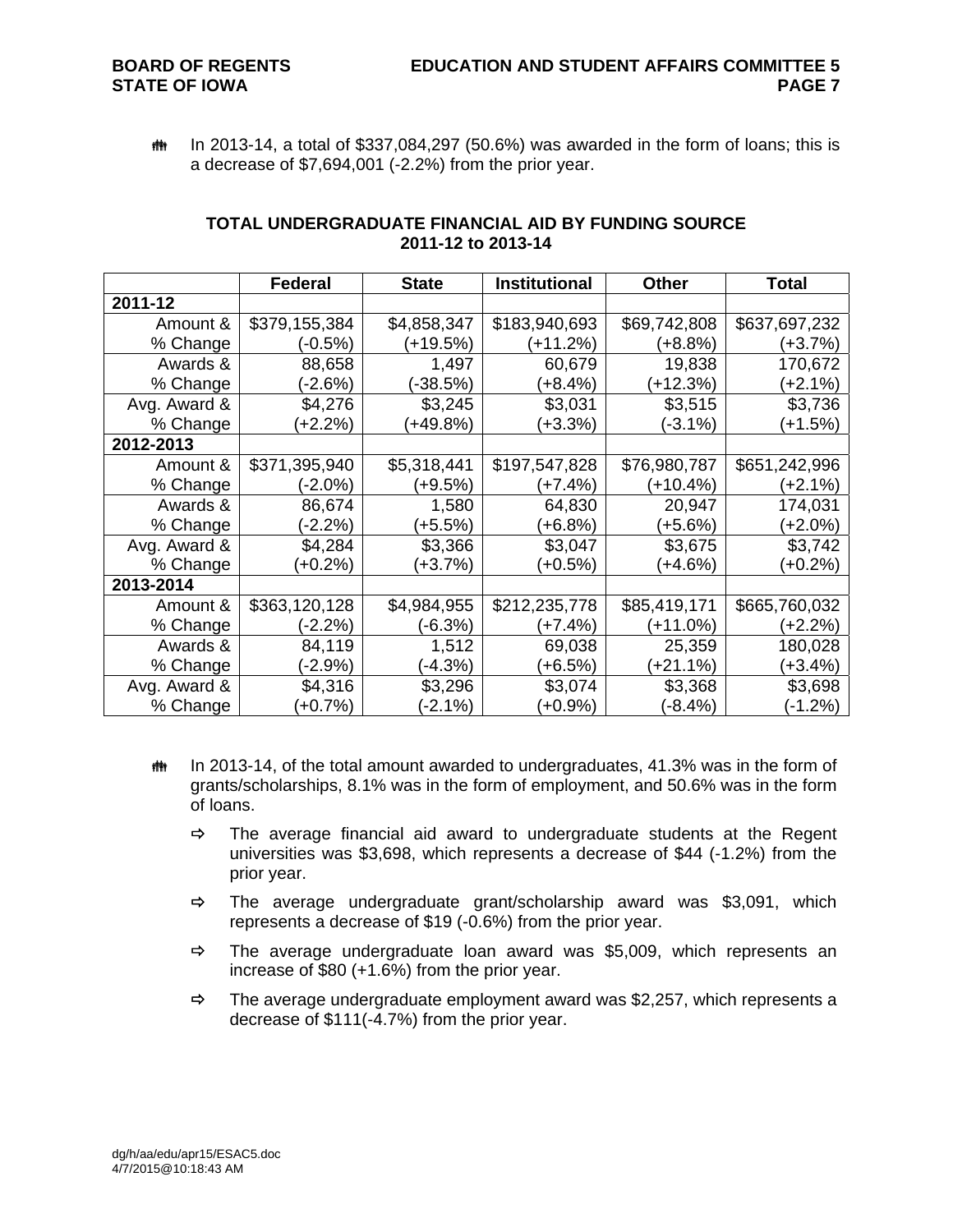|              | <b>Grants/Scholarships</b> | <b>Employment</b> | Loans         | <b>Total</b>  |
|--------------|----------------------------|-------------------|---------------|---------------|
| 2011-12      |                            |                   |               |               |
| Amount &     | \$236,728,306              | \$52,139,097      | \$348,829,829 | \$637,697,232 |
| % Change     | (+6.2%)                    | $(+4.3%)$         | (+2.1%)       | $(+3.7%)$     |
| Awards &     | 76,939                     | 22,650            | 71,083        | 170,672       |
| % Change     | $(+0.8%)$                  | $(+7.2%)$         | (+2.1%)       | $(+2.1%)$     |
| Avg. Award & | \$3,076                    | \$2,301           | \$4,907       | \$3,736       |
| % Change     | $(+5.4%)$                  | $(-2.7%)$         | $(-0.1\%)$    | $(+1.5%)$     |
| 2012-13      |                            |                   |               |               |
| Amount &     | \$251,353,865              | \$55,110,833      | \$344,778,298 | \$651,242,996 |
| % Change     | (+6.2%)                    | (+5.7%)           | $(-1.2%)$     | (+2.1%)       |
| Awards &     | 80,815                     | 23,272            | 69,944        | 174,031       |
| % Change     | (+5.0%)                    | $(+2.7%)$         | (-1.6%)       | (+2.0%)       |
| Avg. Award & | \$3,110                    | \$2,368           | \$4,929       | \$3,742       |
| % Change     | $(+1.1%)$                  | $+2.9%$           | $(+0.4\%)$    | $(+0.2%)$     |
| 2013-14      |                            |                   |               |               |
| Amount &     | \$274,954,780              | \$53,720,955      | \$337,084,297 | \$665,760,032 |
| % Change     | $(+9.4%)$                  | (-2.5%)           | (-2.2%)       | $(+2.2%)$     |
| Awards &     | 88,945                     | 23,792            | 67,291        | 180,028       |
| % Change     | $(+11.1%)$                 | $(+2.2%)$         | (-3.8%)       | (+3.4%)       |
| Avg. Award & | \$3,091                    | \$2,257           | \$5,009       | \$3,698       |
| % Change     | (-0.6%)                    | $(-4.7%)$         | (+1.6%)       | $(-1.2%)$     |

# **UNDERGRADUATE STUDENT FINANCIAL AID BY FUNDING TYPE 2011-12 to 2013-14**

- The national average financial aid to undergraduate students who received aid in 2012-13 was \$14,180.<sup>18</sup> The national average financial aid to undergraduate students in public four-year institutions was \$11,200 in 2011-12.19 In 2013-14, the average financial aid to Regent university undergraduate students who received aid was \$13,186<sup>20</sup> which was a decrease of \$445 (-3.3%) from the prior year.
	- **In** In 2013-14, there were 50,489 undergraduates<sup>21</sup> who received some type of financial aid at the Regent universities which was an increase of 3,065 students (+6.5%) from the prior year. Of the total number of undergraduates who received aid, 78.5% received some type of grant/scholarship; 64.6% received some type of loan;<sup>22</sup> and 40.6% received some type of employment aid.
	- The national average grant/scholarship award to undergraduate students in 2013-14 was \$8,080.15 The national average grant/scholarship award to undergraduate students in public four-year institutions was \$6,200 in 2011-12.<sup>19</sup> In 2013-14, the average grant/scholarship award to Regent university undergraduate students was \$6,964 which was an increase of \$331 (+5.0%) from the prior year.

 $\overline{a}$ 18 Trends in Student Aid 2014, College Board.

<sup>19</sup> NPSAS 2011-12.

 $20$  Student College Aid Commission survey data, 2013-14; unduplicated count of students.<br><sup>21</sup> This is an unduplicated headcount.

<sup>22</sup> This includes PLUS; it is 64.1% without PLUS.

dg/h/aa/edu/apr15/ESAC5.doc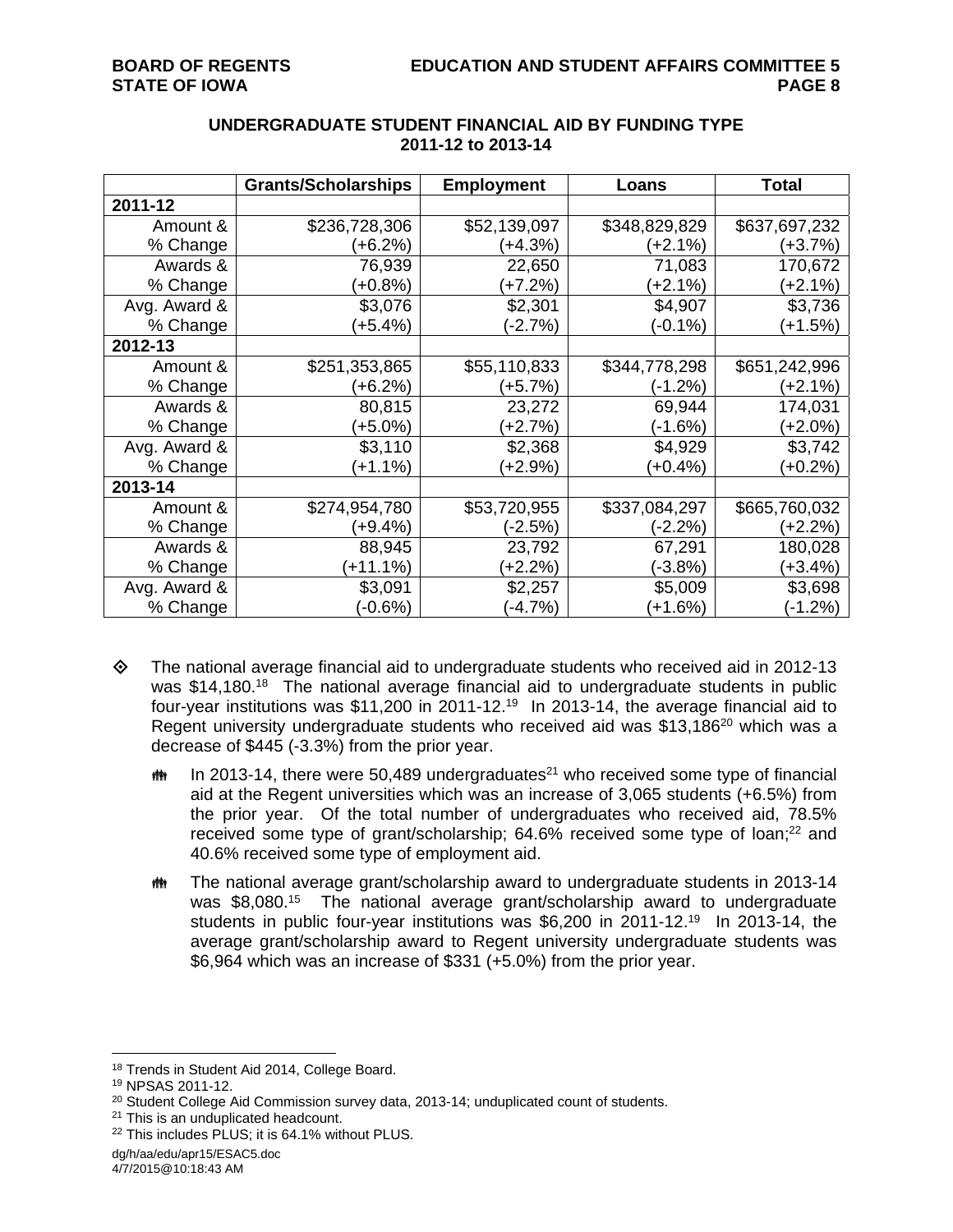- **##** The national average loan award to undergraduate students in public four-year institutions was \$7,100 in 2011-12.19 In 2013-14, the average loan award to Regent university undergraduate students was  $$7.696^{23}$  which was a decrease of  $$64$ (-0.8%) from the prior year.
- The national average work-study award to undergraduate students in public four-year institutions was \$2,400 in 2007-08 $^{24}$ . In 2013-14, the average employment award to Regent university undergraduate students was \$2,671 which was a decrease of \$27 (-1.0%) from the prior year.
- $\Diamond$  Graduating Seniors Without Debt.<sup>25</sup> Nationally, 41% of graduating seniors in 2012-13 graduated without debt from public four-year institutions.26
	- In 2013-14, 40.7% (39.0% in 2012-13) of all graduating seniors at SUI graduated without debt; 31.3% (31.0% in 2012-13) of graduating seniors who were Iowa residents graduated without debt.
	- **##** At ISU, 35.8% (35.5% in 2012-13) of all graduating seniors graduated without debt; 27.9% (27.5% in 2012-13) of graduating seniors who were Iowa residents graduated without debt.
	- **##** At UNI, 25.1% (23.7% in 2012-13) of all graduating seniors graduated without debt; 23.6% (22.4% in 2012-13) of graduating seniors who were Iowa residents graduated without debt.
- $\Diamond$  Debt Upon Graduation. The national average indebtedness for those graduating with debt from public four-year institutions was \$25,600 in 2012-13.27 The national average need-based indebtedness for those graduating with debt from four-year public institutions was \$11,653 in 2007-08.28

 $\overline{a}$ 

dg/h/aa/edu/apr15/ESAC5.doc 4/7/2015@10:18:43 AM

 $^{23}$  Loan amounts exclude PLUS. If PLUS loans are included, the average loan award is \$10,445.  $^{24}$  NPSAS, 2007-08.

<sup>25</sup> The debt load for students is based on debt incurred while attending one of the Regent universities. 26 *Trends in Student Aid 2014, College Board*. 27 *Student Debt and the Class of 2013*. 28 NPSAS, 2011-12.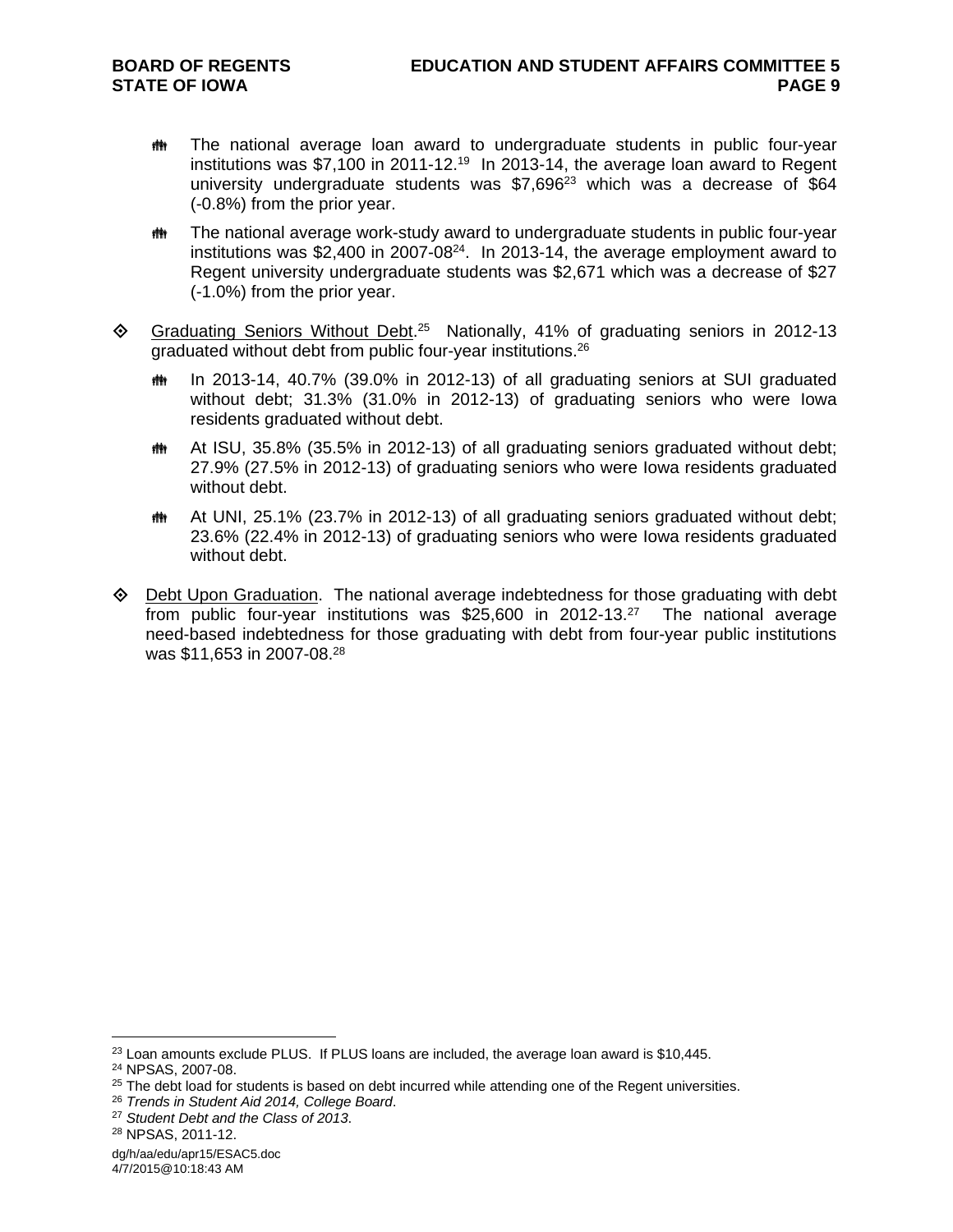|                                                    | 2011-12  | 2012-13  | 2013-14  |
|----------------------------------------------------|----------|----------|----------|
| <b>University of Iowa</b>                          |          |          |          |
| Average indebtedness                               | \$26,296 | \$27,304 | \$27,581 |
| Average indebtedness for lowa residents            | \$25,415 | \$26,351 | \$26,072 |
| Average need-based indebtedness                    | \$11,845 | \$12,323 | \$12,626 |
| Average need-based indebtedness for lowa residents | \$11,752 | \$12,135 | \$12,268 |
|                                                    |          |          |          |
| <b>Iowa State University</b>                       |          |          |          |
| Average indebtedness                               | \$29,573 | \$29,458 | \$27,940 |
| Average indebtedness for lowa residents            | \$28,940 | \$28,787 | \$26,848 |
| Average need-based indebtedness                    | \$13,947 | \$13,844 | \$13,485 |
| Average need-based indebtedness for lowa residents | \$13,899 | \$13,876 | \$13,280 |
|                                                    |          |          |          |
| <b>University of Northern Iowa</b>                 |          |          |          |
| Average indebtedness                               | \$23,575 | \$23,151 | \$23,163 |
| Average indebtedness for lowa residents            | \$23,496 | \$23,133 | \$23,053 |
| Average need-based indebtedness                    | \$12,639 | \$12,769 | \$12,570 |
| Average need-based indebtedness for lowa residents | \$12,560 | \$12,755 | \$12,521 |

# **AVERAGE INDEBTEDNESS FOR THOSE GRADUATING WITH DEBT 2010-11 to 2013-14**

- $\diamond$  Default Rates.<sup>29</sup> The Higher Education Opportunity Act of 2009 created a new calculation of cohort default rates. It extended the time from a two-year to a three-year cohort. The FY 2011 three-year national cohort default rate was 13.7%. The three-year default rate for the state of Iowa was 17.3%. The national three-year default rate for public four-year institutions was 8.9%. In FY 2009, the national three-year default rate was 13.4%; for the state of Iowa, it was 16.6%; and for public four-year institutions, it was 7.9%.
	- the For the University of Iowa, the FY 2011 three-year default rate was 4.1%; for FY 2009, it was 2.9%.
	- **##** For Iowa State University, the FY 2011 three-year default rate was 5.1%; for FY 2009, it was 4.0%
	- **##** For the University of Northern Iowa, the FY 2010 three-year default rate was 4.8%; for FY 2009, it was 4.2%.28
- Institutional Aid. Board of Regents Strategic Plan has identified a target related to institutional aid. "The amount of student financial aid provided by the institutions for undergraduate resident students who demonstrate need will increase by 3% by 2016, using state appropriations and other allowable revenues."

dg/h/aa/edu/apr15/ESAC5.doc 4/7/2015@10:18:43 AM  $\overline{a}$ 29 Source: U.S. Department of Education.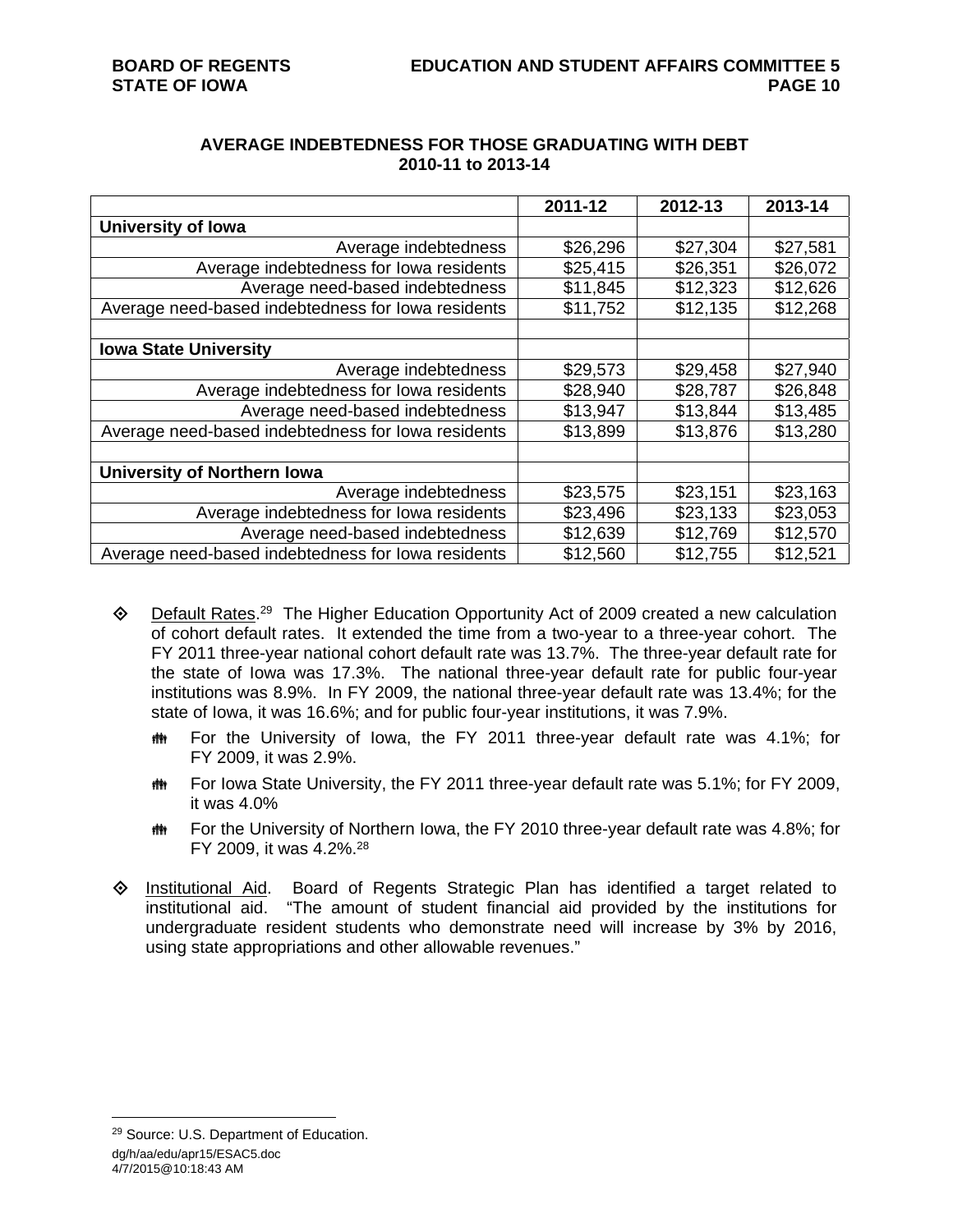|         |            | <b>Amount of Aid</b> | <b>Percent Change</b><br>from Prior Year |
|---------|------------|----------------------|------------------------------------------|
|         |            |                      |                                          |
| 2011-12 |            |                      |                                          |
|         | <b>SUI</b> | \$46,375,890         | $+15.9%$                                 |
|         | <b>ISU</b> | \$56,778,154         | $+17.0%$                                 |
|         | <b>UNI</b> | \$12,824,284         | $+3.8%$                                  |
|         |            |                      |                                          |
| 2012-13 |            |                      |                                          |
|         | <b>SUI</b> | \$54,811,305         | $+18.2%$                                 |
|         | <b>ISU</b> | \$62,333,531         | $+9.8%$                                  |
|         | <b>UNI</b> | \$12,862,953         | $+0.3%$                                  |
|         |            |                      |                                          |
| 2013-14 |            |                      |                                          |
|         | <b>SUI</b> | \$58,672,156         | $+7.0%$                                  |
|         | <b>ISU</b> | \$70,172,016         | $+12.6%$                                 |
|         | UNI        | \$12,309,999         | $-4.3%$                                  |

## **INSTITUTIONAL AID30 BY INSTITUTION FOR UNDERGRADUATE STUDENTS 2011-12 to 2013-14**

- The table on the following page describes the distribution of institutional aid to undergraduates who demonstrated need in 2013-14. There were 14,536 Iowa residents who demonstrated need; this is a decrease of 240 students (-1.6%) from the prior year. Iowa residents who demonstrated need received \$40,901,530; this was a decrease of \$136,450 (-0.3%) from the prior year.
	- At SUI, 54.9% of all undergraduates who received institutional aid demonstrated need; 50.3% of those who demonstrated need were Iowa residents. Approximately 70% of all undergraduate institutional aid was awarded to students who demonstrated need; 34% of those funds were awarded to Iowa residents who demonstrated need.
	- **##** At ISU, approximately 71% of all undergraduates who received institutional aid demonstrated need; 70% of those who demonstrated need were Iowa residents. Approximately 71% of all undergraduate institutional aid was awarded to students who demonstrated need; 40% of those funds were awarded to Iowa residents who demonstrated need.
	- **##** At UNI, approximately 80% of all undergraduates who received institutional aid demonstrated need; 92% of those who demonstrated need were Iowa residents. Approximately 76% of all undergraduate institutional aid was awarded to students who demonstrated need; 75% of those funds were awarded to Iowa residents who demonstrated need.

dg/h/aa/edu/apr15/ESAC5.doc 4/7/2015@10:18:43 AM <sup>30</sup> Funds distributed through the Student Financial Aid Department.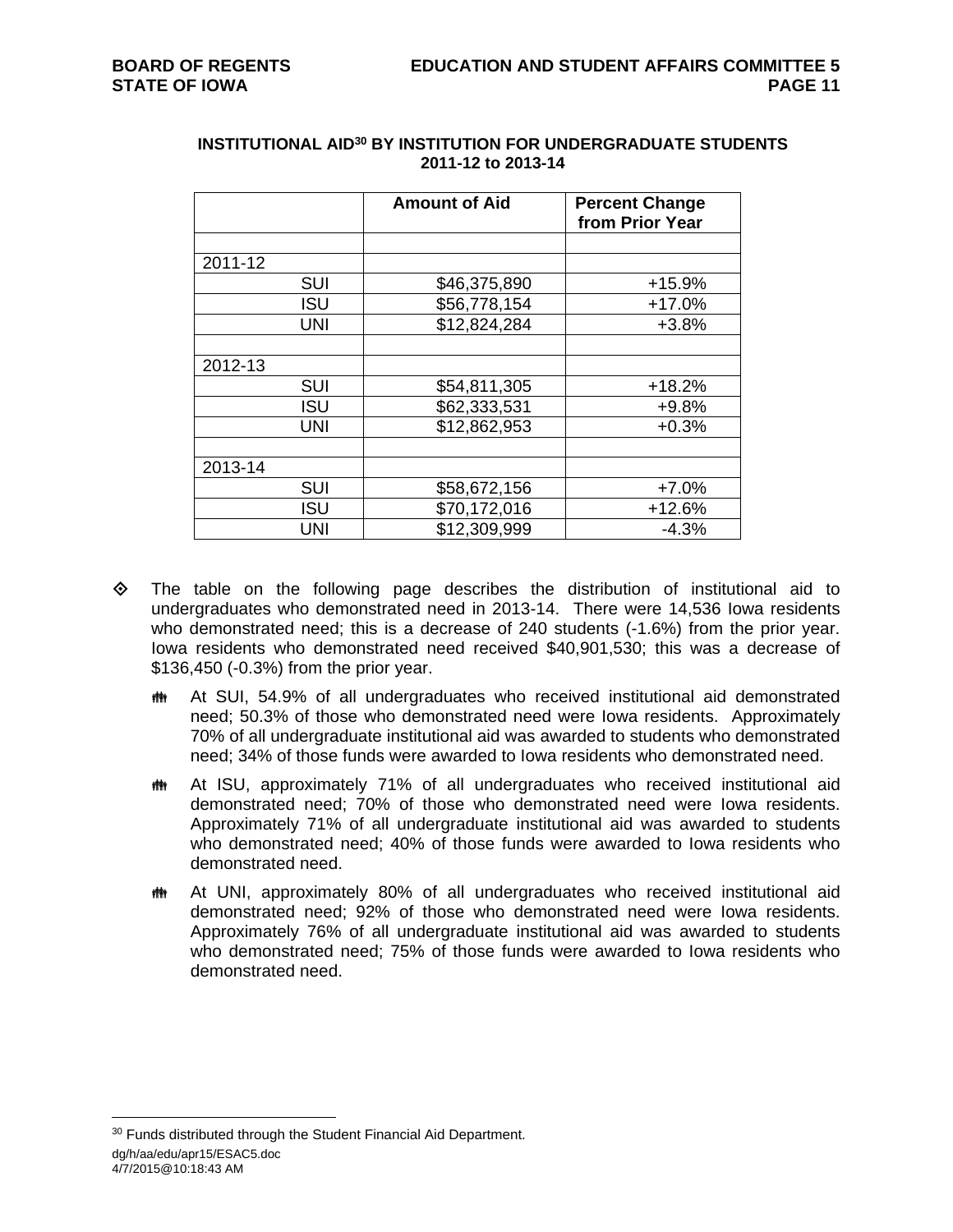## **UNDERGRADUATE INSTITUTIONAL AID BY INSTITUTION, NEED, AND RESIDENCE 2011-2012 to 2013-2014**

|                                    | <b>SUI</b>   |       | ISU          |        | <b>UNI</b>   |                  | <b>TOTAL</b>  |        |
|------------------------------------|--------------|-------|--------------|--------|--------------|------------------|---------------|--------|
| 2011-12                            | Amount       | No.   | Amount       | No.    | Amount       | No.              | Amount        | No.    |
| <b>Demonstrated Need Total</b>     | \$33,956,939 | 4,497 | \$41,517,526 | 10,691 | \$10,670,944 | 4,556            | \$86,145,409  | 19,744 |
| Resident                           | \$13,460,286 | 2,295 | \$17,670,539 | 7,694  | \$7,603,590  | 4,133            | \$38,734,415  | 14,122 |
| Nonresident                        | \$20,496,653 | 2,202 | \$23,846,987 | 2,997  | \$3,067,354  | 423              | \$47,410,994  | 5,622  |
|                                    |              |       |              |        |              |                  |               |        |
| Did Not Demonstrate Need Total     | \$12,418,949 | 2,870 | \$15,260,628 | 3,965  | \$2,153,340  | $\overline{777}$ | \$29,832,917  | 7,612  |
| Resident                           | \$2,005,431  | 634   | \$3,696,352  | 2,044  | \$1,732,420  | 691              | \$7,434,203   | 3,369  |
| Nonresident                        | \$10,413,518 | 2,236 | \$11,564,276 | 1,921  | \$420,920    | 86               | \$22,398,714  | 4,243  |
|                                    |              |       |              |        |              |                  |               |        |
| Total Undergrad. Institutional Aid | \$46,375,890 | 7,367 | \$56,778,154 | 14,656 | \$12,824,284 | 5,333            | \$115,978,328 | 27,356 |
|                                    |              |       |              |        |              |                  |               |        |
| 2012-13                            | Amount       | No.   | Amount       | No.    | Amount       | No.              | Amount        | No.    |
| <b>Demonstrated Need Total</b>     | \$39,360,808 | 4,504 | \$45,880,745 | 11,908 | \$10,555,177 | 4,413            | \$95,796,280  | 20,825 |
| Resident                           | \$13,575,426 | 2,144 | \$19,480,911 | 8,550  | \$7,981,643  | 4,082            | \$41,037,980  | 14,776 |
| Nonresident                        | \$25,785,382 | 2,360 | \$26,399,834 | 3,358  | \$2,573,534  | 331              | \$54,758,300  | 6,049  |
|                                    |              |       |              |        |              |                  |               |        |
| Did Not Demonstrate Need Total     | \$15,450,497 | 3,413 | \$16,452,786 | 4,287  | \$2,307,776  | 805              | \$34,211,059  | 8,505  |
| Resident                           | \$3,596,310  | 910   | \$3,713,462  | 2,169  | \$1,786,977  | 700              | \$9,096,749   | 3,779  |
| Nonresident                        | \$11,854,187 | 2,503 | \$12,739,324 | 2,118  | \$520,799    | 105              | \$25,114,310  | 4,726  |
|                                    |              |       |              |        |              |                  |               |        |
| Total Undergrad. Institutional Aid | \$54,811,305 | 7,917 | \$62,333,531 | 16,195 | \$12,862,953 | 5,218            | \$130,007,789 | 29,330 |
|                                    |              |       |              |        |              |                  |               |        |
| $2013 - 14$                        | Amount       | No.   | Amount       | No.    | Amount       | No.              | Amount        | No.    |
| <b>Demonstrated Need Total</b>     | \$41,239,517 | 4,632 | \$50,045,796 | 12,222 | \$9,409,793  | 4,000            | \$100,695,106 | 20,854 |
| Resident                           | \$14,017,359 | 2,330 | \$19,859,625 | 8,508  | \$7,024,546  | 3,698            | \$40,901,530  | 14,536 |
| Nonresident                        | \$27,222,158 | 2,302 | \$30,186,171 | 3,714  | \$2,385,247  | 302              | \$59,793,576  | 6,318  |
|                                    |              |       |              |        |              |                  |               |        |
| Did Not Demonstrate Need Total     | \$17,432,638 | 3,802 | \$20,126,220 | 5,003  | \$2,900,206  | 1,024            | \$40,459,064  | 9,829  |
| Resident                           | \$4,328,819  | 1,054 | \$4,462,586  | 2,473  | \$2,181,367  | 849              | \$10,972,772  | 4,376  |
| Nonresident                        | \$13,103,819 | 2,748 | \$15,663,634 | 2,530  | \$718,839    | 175              | \$29,486,292  | 5,453  |
|                                    |              |       |              |        |              |                  |               |        |
| Total Undergrad. Institutional Aid | \$58,672,156 | 8,434 | \$70,172,016 | 17,225 | \$12,309,999 | 5,024            | \$141,154,171 | 30,683 |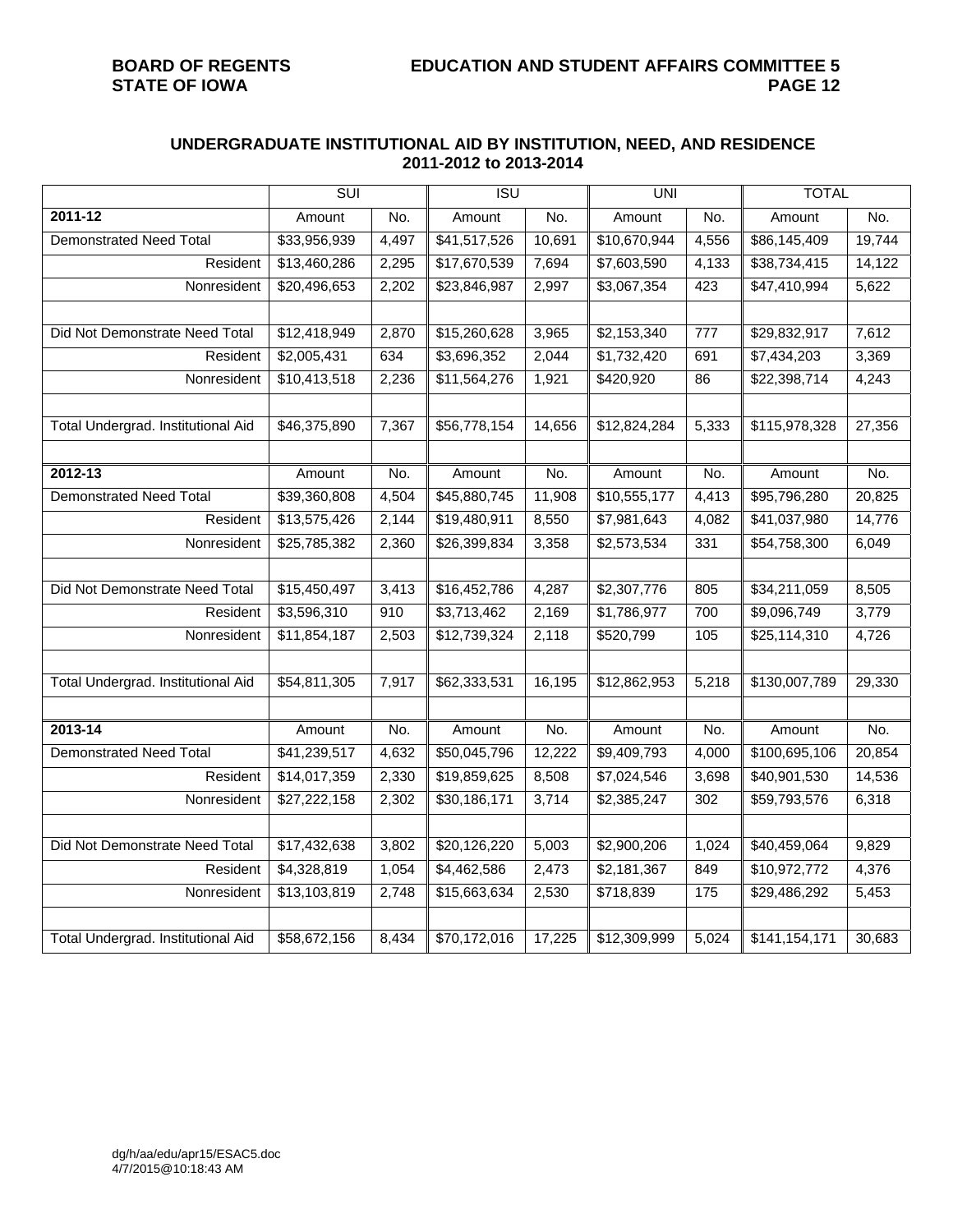The following statements apply to the three Regent universities.

Student Financial Aid Awarding Philosophies

- Federal, state, university, and private financial aid is awarded to as many students as possible who qualify and meet all required application priority dates and deadlines.
- Students who demonstrate the greatest financial need will receive the most financial aid and will receive priority consideration for need based grants and scholarships.
- All financial aid combined cannot exceed the student's cost of attendance.

### Student Financial Aid Department Priorities

- Ensure that department priorities are consistent with university strategic plans, including providing access to those with financial need; enrolling well qualified and prepared students; facilitating the enrollment of a diverse student population; recruitment of high achieving students; and awarding philosophies that promote persistence and timely graduation.
- Develop and implement financial literacy programs that help educate students about sound budgeting and spending practices.
- Advocate at the federal and state levels for adequate and enhanced financial aid to help meet the increasing higher education costs and related living expenses.
- Develop university policies and procedures that comply with federal rules and regulations and state administrative codes.
- Develop university policies and procedures that simplify and streamline the application for and delivery of all sources and types of financial aid.
- Make affordability and access a high priority and create opportunities to minimize and reduce annual student debt.

Institutional Student Financial Aid Initiatives

- Maintaining and enhancing university financial aid websites that respond to parent and student needs.
- Maintaining and enhancing websites that allow prospective and enrolled students to assess accurately the net costs of attending Iowa public universities using a Net Price Calculator.
- Enhancing efforts to respond to students applying for financial aid and have special financial circumstances.
- Providing parents with relevant information about the federal PLUS loan and ensuring that private educational loans are loans of last resort. Providing additional counseling when informing students about private loans.
- Enhancing aid programs and analyzing their effectiveness for access and affordability.
- Enhancing the federal financial aid shopping sheet to communicate to parents and students net cost.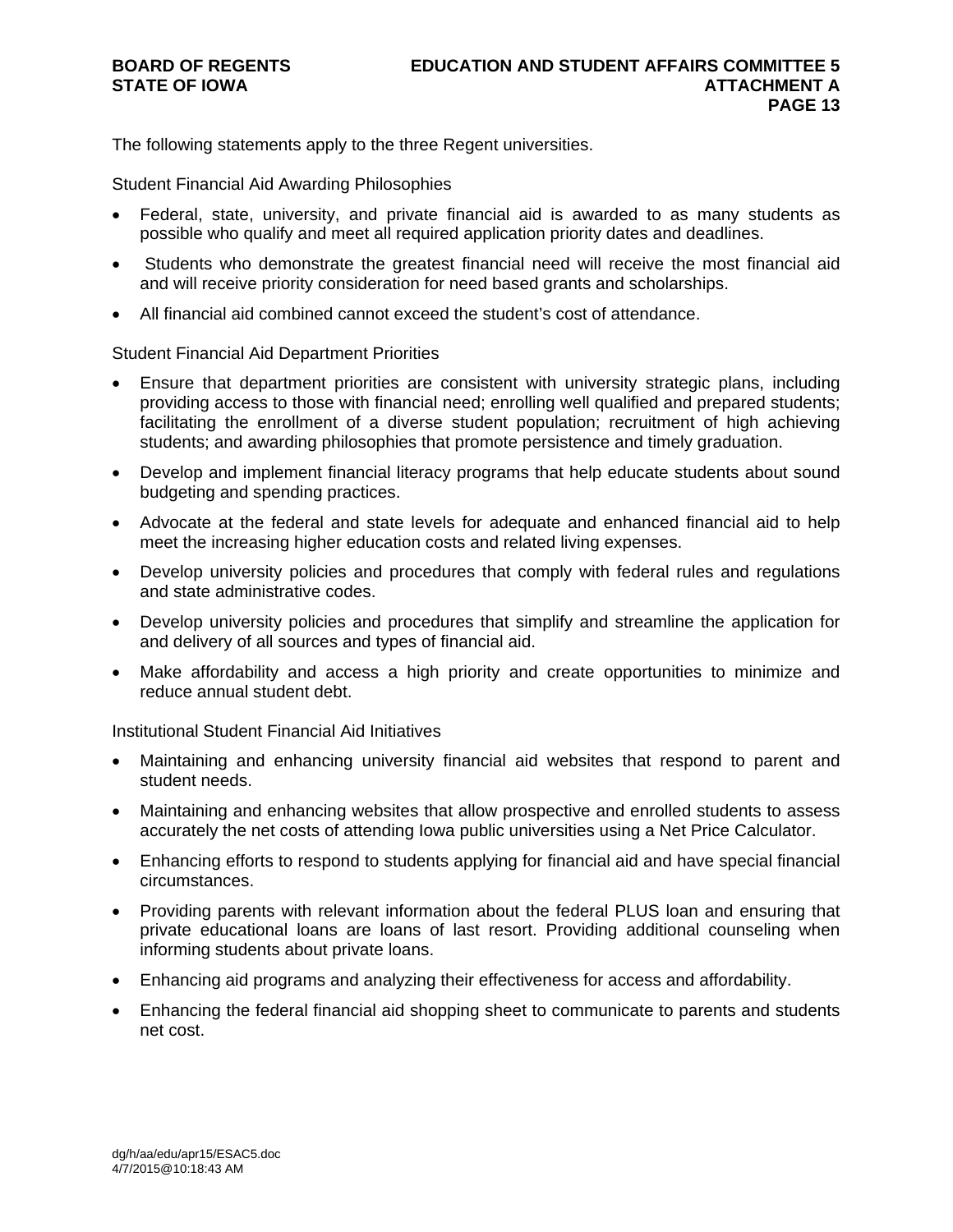Institutional Interests/Concerns Related to Financial Aid

- Federal
	- $\Rightarrow$  Determination of measurable outcomes of a new college rating system, including those related to:
	- o Percent of enrolled undergraduate students receiving federal Pell Grants
	- o Hours of continuous enrollment by semester
	- o Amount of institutional dollars annually available for undergraduate scholarships and grants
	- o Annual persistence rates for undergraduate students receiving Title IV federal financial aid
	- o Annual transfer rates
	- o Four and six year graduation rates
	- o Average student debt upon graduation
	- o Average placement rates and related average earnings
	- $\Rightarrow$  Federal Perkins Loan Program
	- $\circ$  As of September 30, 2015, the Perkins Loan Program will expire with no new program to replace it.
	- o Students with need will be left without a viable loan option.
- Reauthorization of the Higher Education Act issues, including but not limited to:
	- o Timely and responsive federal program reviews
	- o Allowable institutional charges that can be paid by Title IV funds
	- o Federal needs analysis
		- Prior, prior year income data
		- **FAFSA simplification**
		- **Simplified Needs Test**
		- **1040 as a financial aid application**
	- o Federal Direct Loan program
		- **Annual and aggregate loan limits**
		- **-** Loan proration
		- **Loan repayment programs**
	- o Fully funded Federal Pell Grant, not subject to annual appropriations
	- o Continual authorization and increased appropriations for the federal campus-based programs (Work-Study, Perkins Loan, and SEOG)
	- o A new federal allocation formula for distribution of the federal campus-based programs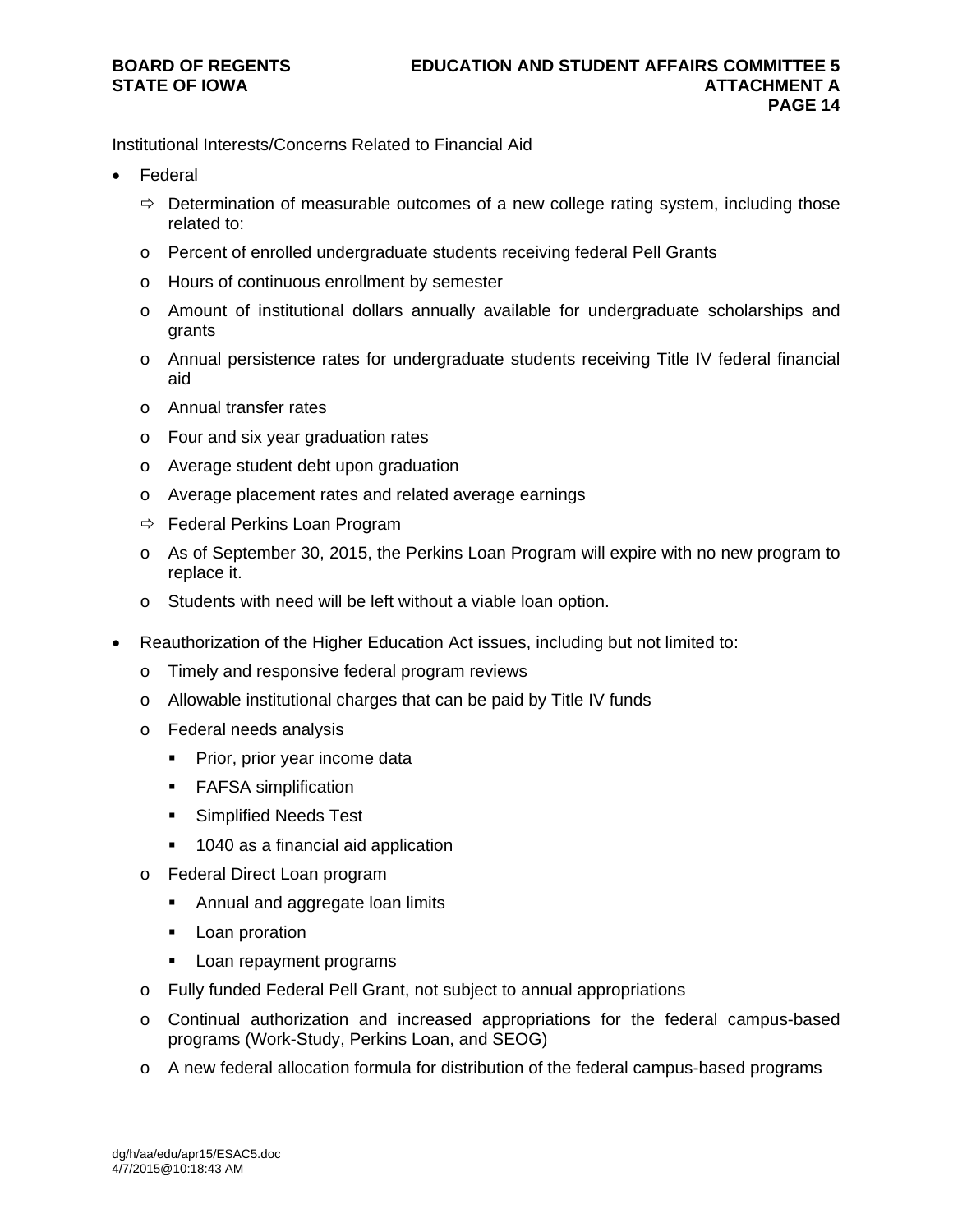- **Sequestration** 
	- o Restored funding for the federal campus-based and TEACH Grant programs
	- o Reversal of fee increases associated with the federal direct student loan and federal direct PLUS programs
	- $\circ$  Hold harmless the federal student aid programs from future sequestrations
- **Other** 
	- o Legislative consideration that would eliminate or significantly reduce funding for the federal campus-based programs
	- o Implementation of the new "150% limit" for subsidized federal direct student loans and related institutional reporting requirements
	- o Complying with federal program integrity regulations, particularly those related to our institutional certificate programs (i.e. gainful employment programs) and those related to our out of state distance educational programs
- **State** 
	- o Additional reductions in the Iowa Grant and All Iowa Opportunity Scholarship programs
	- o Continued zero funding of the Iowa Work-Study program
	- o State authorization and full funding of the new need-based Iowa Grant for resident undergraduates attending Iowa public universities
- Institutional
	- o Adequate staffing for the Office of Student Financial Aid
	- o Continue to evaluate, develop and enhance effective institutional financial literacy programs on campus, particularly for new first time and new transfer students
	- o Other external demands related to accountability
	- o Responding to a new federal Higher Education Act
	- o Collaborative efforts with institutional foundations for new and enhanced fund raising priorities for merit and need-based scholarship
	- o Beginning in Summer 2015, U.S. veterans, military personnel, their children, and spouses/domestic partners will be eligible to receive in-state residency, and be assessed in-state tuition resulting from the Home Base Iowa initiative and the federal Veterans Access, Choice, and Accountability Act of 2014 (Section 702)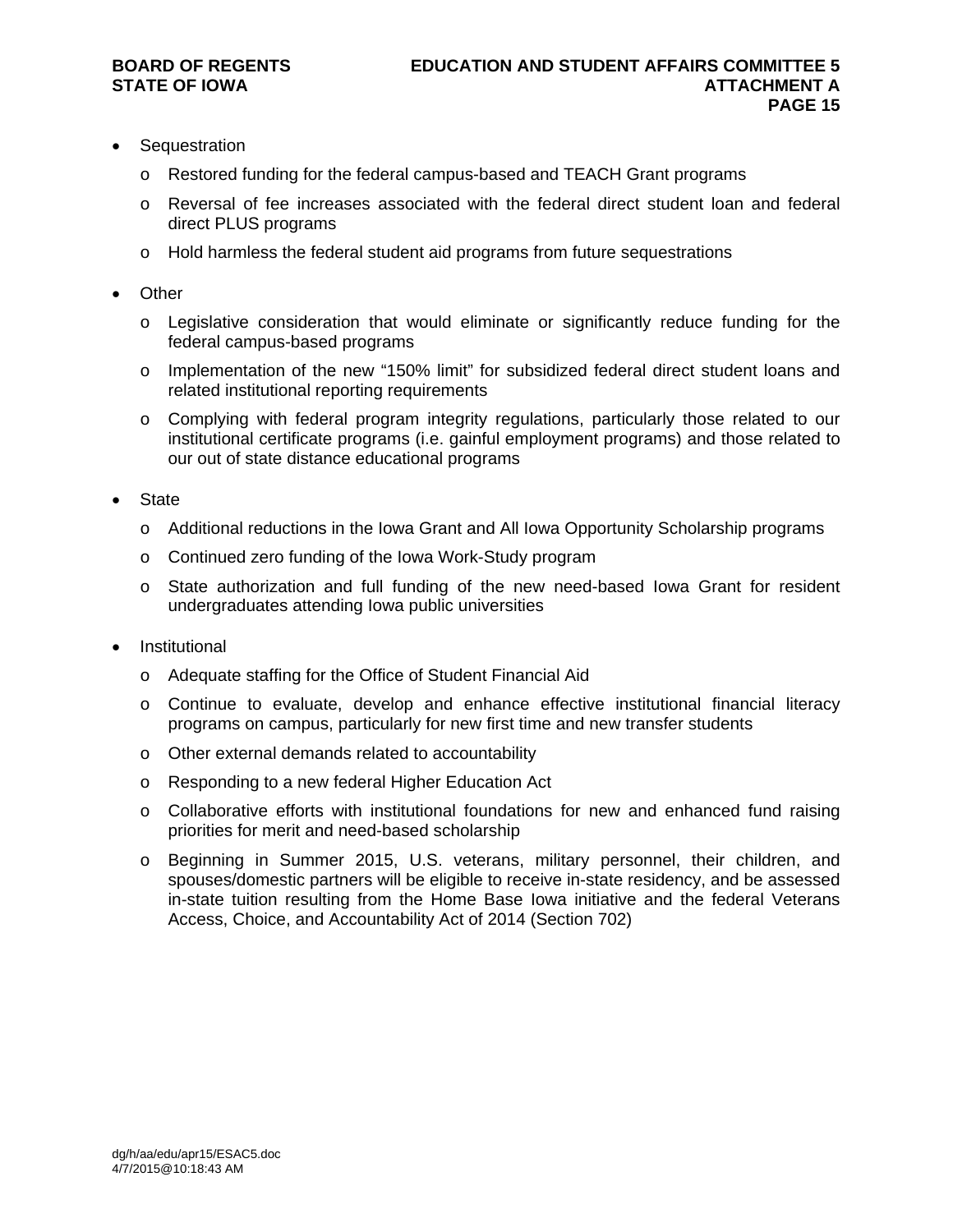|           | <b>RESIDENT</b> |            |        |        | <b>NONRESIDENT</b> |       | <b>TOTAL</b> |            |            |
|-----------|-----------------|------------|--------|--------|--------------------|-------|--------------|------------|------------|
|           | SUI             | <b>ISU</b> | UNI    | SUI    | <b>ISU</b>         | UNI   | <b>SUI</b>   | <b>ISU</b> | <b>UNI</b> |
| 2010-1131 | 12,578          | 16,084     | 10,532 | 8,598  | 7,020              | 859   | 21,176       | 23,104     | 11,391     |
| 2011-1232 | 12,215          | 16,552     | 10,535 | 9,349  | 7,791              | 872   | 21,564       | 24,343     | 11,407     |
| 2012-1333 | 12,195          | 17,050     | 9,806  | 9,804  | 8,503              | 849   | 21,999       | 25,553     | 10,655     |
| 2013-1434 | 12,140          | 18,478     | 9,052  | 10,214 | 10,415             | 1,090 | 22,354       | 28,893     | 10,142     |

## **TOTAL UNDERGRADUATE STUDENTS AT THE REGENT UNIVERSITIES 2010-11 to 2013-14**

# **NUMBER AND PERCENT OF UNDERGRADUATES WHO RECEIVED FINANCIAL AID 2010-11 to 2013-14**

|         |            | <b>RESIDENT</b> |         |            | <b>NONRESIDENT</b><br>TOTAL |            |            |            |            |
|---------|------------|-----------------|---------|------------|-----------------------------|------------|------------|------------|------------|
|         | <b>SUI</b> | <b>ISU</b>      | UNI     | <b>SUI</b> | <b>ISU</b>                  | <b>UNI</b> | <b>SUI</b> | <b>ISU</b> | <b>UNI</b> |
| 2010-11 | 10,486     | 14,201          | 9,220   | 5,488      | 5,413                       | 618        | 15,974     | 19,614     | 9,838      |
|         | (83.4%)    | (88.3%)         | (87.5%) | (63.8%)    | $(77.1\%)$                  | (71.9%)    | (75.4%)    | (84.9%)    | $(86.4\%)$ |
| 2011-12 | 9,505      | 14,661          | 9,010   | 6,732      | 6,013                       | 596        | 16,237     | 20,674     | 9,606      |
|         | (77.8%)    | (88.6%)         | (85.5%) | (72.0%)    | (77.2%)                     | (68.3%)    | (75.3%)    | (84.9%)    | (84.2%)    |
| 2012-13 | 11,055     | 15,025          | 8,371   | 4,637      | 6,588                       | 559        | 15,692     | 21,613     | 8,930      |
|         | (90.6%)    | $(88.1\%)$      | (85.4%) | (47.3%)    | (77.5%)                     | $(65.8\%)$ | (71.3%)    | (84.6%)    | $(83.4\%)$ |
| 2013-14 | 11,205     | 15,877          | 8,432   | 5,636      | 7,496                       | 877        | 16,841     | 23,373     | 9,309      |
|         | (63.3%     | (88.2%)         | (89.6%) | (56.6%)    | (77.7%)                     | (90.5%)    | (76.6%)    | (84.5%)    | (89.7%)    |

<sup>&</sup>lt;sup>31</sup> Source: Fall 2010 Enrollment Report – undergraduate students.

 $32$  Source: Fall 2011 Enrollment Report – undergraduate students.

<sup>&</sup>lt;sup>33</sup> Source: Fall 2012 Enrollment Report – undergraduate students.

<sup>34</sup> Source: Fall 2013 Enrollment Report – undergraduate students.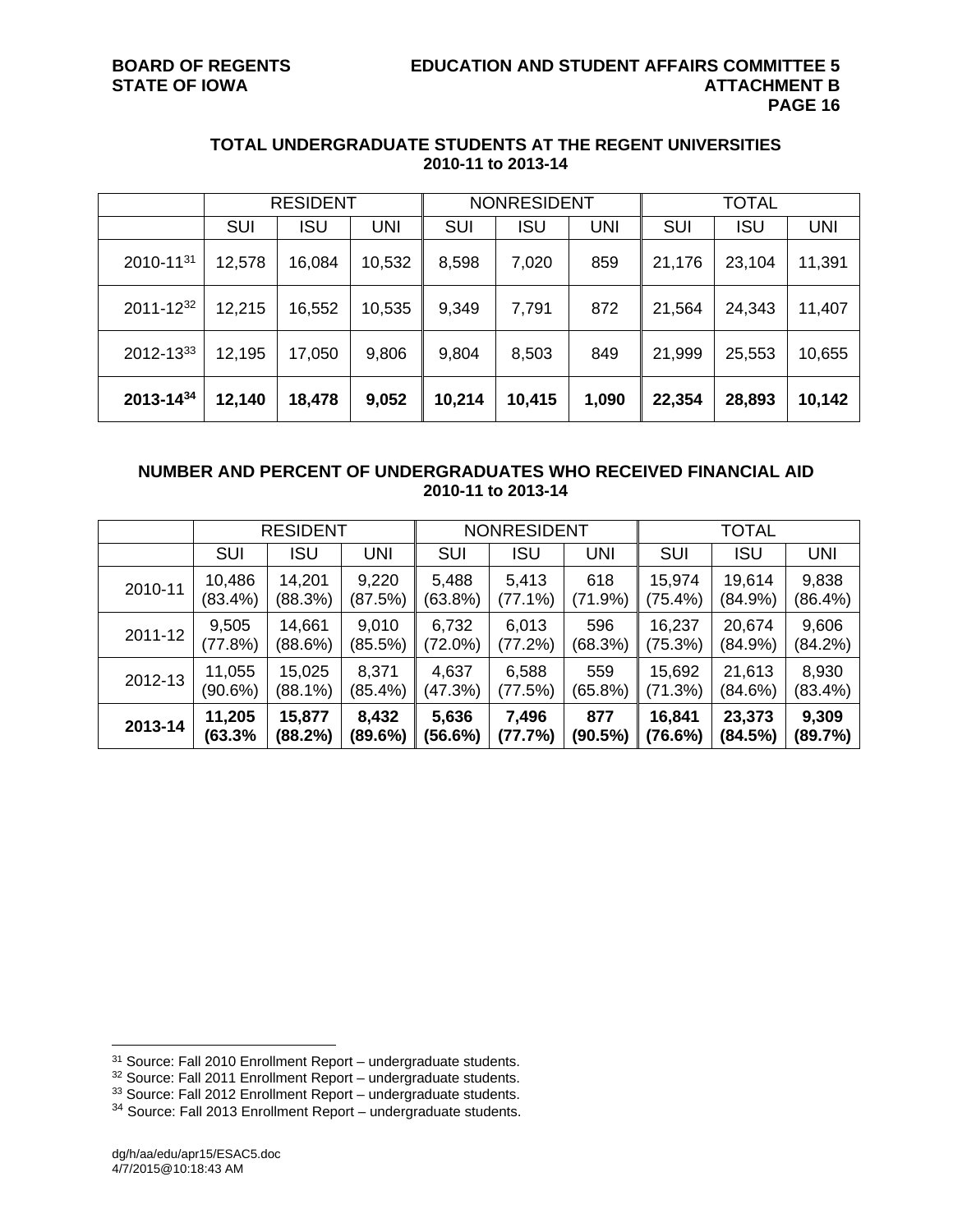|                     |            | <b>RESIDENT</b> |            |       | <b>NONRESIDENT</b> |            |       | <b>TOTAL</b> |            |
|---------------------|------------|-----------------|------------|-------|--------------------|------------|-------|--------------|------------|
|                     | <b>SUI</b> | <b>ISU</b>      | <b>UNI</b> | SUI   | <b>ISU</b>         | <b>UNI</b> | SUI   | <b>ISU</b>   | <b>UNI</b> |
| 2010-11             |            |                 |            |       |                    |            |       |              |            |
| <b>With Debt</b>    | 67.2%      | 74.8%           | 77.1%      | 50.6% | 53.1%              | 100.0%     | 61.2% | 69.6%        | 77.7%      |
| <b>Without Debt</b> | 32.8%      | 25.2%           | 22.9%      | 49.4% | 46.9%              | 0.0%       | 38.8% | 30.4%        | 22.3%      |
| 2011-12             |            |                 |            |       |                    |            |       |              |            |
| <b>With Debt</b>    | 68.0%      | 73.7%           | 77.6%      | 47.0% | 51.9%              | 53.7%      | 59.0% | 67.9%        | 76.5%      |
| <b>Without Debt</b> | 32.0%      | 26.3%           | 22.4%      | 53.0% | 48.1%              | 46.3%      | 41.0% | 32.1%        | 23.5%      |
| 2012-13             |            |                 |            |       |                    |            |       |              |            |
| <b>With Debt</b>    | 69.0%      | 72.5%           | 77.6%      | 49.0% | 45.0%              | 55.0%      | 61.0% | 64.5%        | 76.3%      |
| <b>Without Debt</b> | 31.0%      | 27.5%           | 22.4%      | 51.0% | 55.0%              | 45.0%      | 39.0% | 35.5%        | 23.7%      |
| 2013-14             |            |                 |            |       |                    |            |       |              |            |
| <b>With Debt</b>    | 68.7%      | 72.1%           | 76.4%      | 47.2% | 45.3%              | 48.6%      | 59.3% | 64.2%        | 74.9%      |
| <b>Without Debt</b> | 31.5%      | 27.9%           | 23.6%      | 52.8% | 54.7%              | 51.4%      | 40.7% | 35.8%        | 25.1%      |

## **PERCENT OF UNDERGRADUATES WHO GRADUATED WITH/WITHOUT DEBT 2010-11 to 2013-14**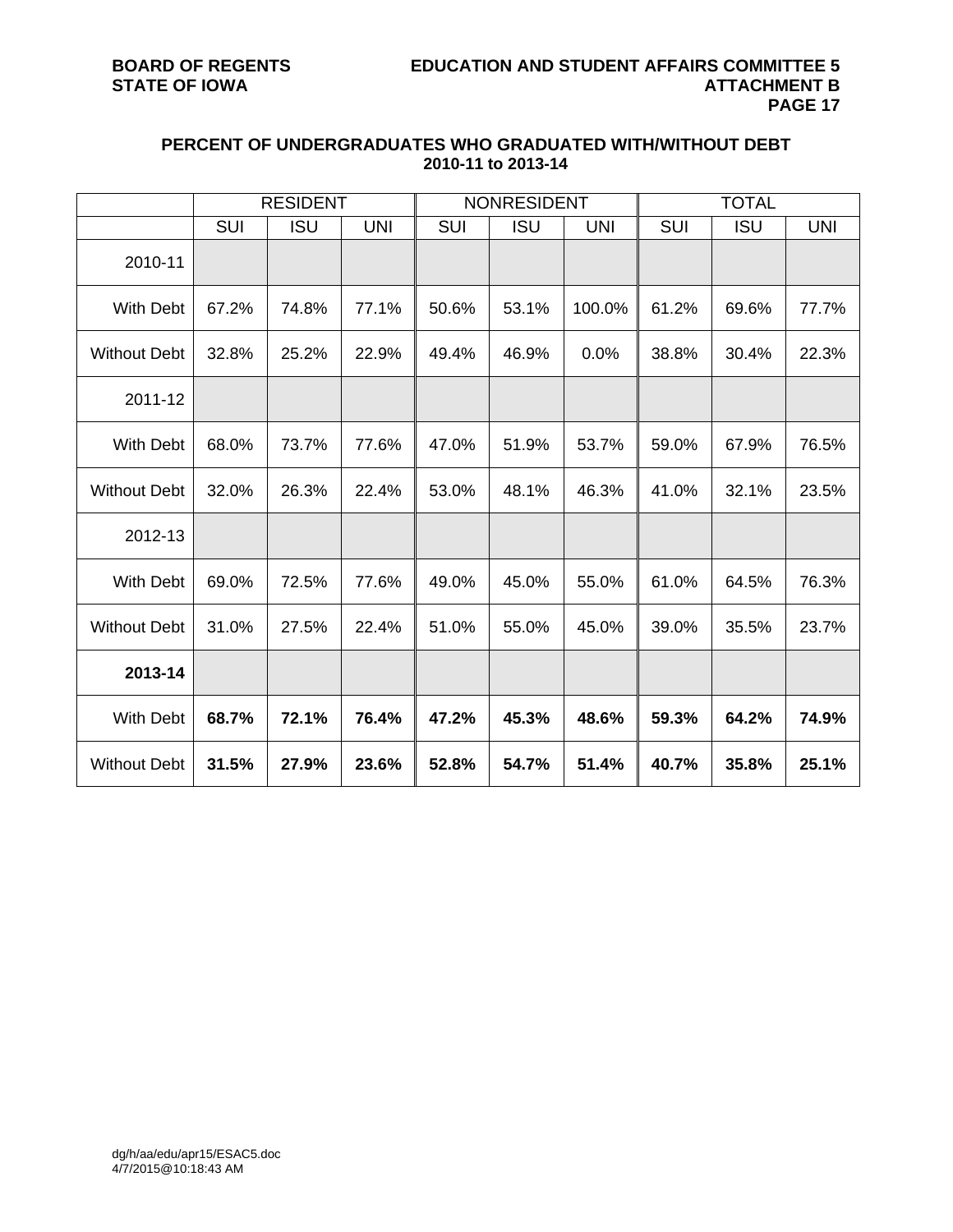# **AVERAGE DEBT LOAD FOR THOSE WHO GRADUATED WITH DEBT35 2010-11 to 2013-14**

|         |          | <b>RESIDENT</b> |          | <b>NONRESIDENT</b> |            |          | TOTAL      |            |            |
|---------|----------|-----------------|----------|--------------------|------------|----------|------------|------------|------------|
|         | SUI      | ISU             | UNI      | <b>SUI</b>         | <b>ISU</b> | UNI      | <b>SUI</b> | <b>ISU</b> | <b>UNI</b> |
| 2010-11 | \$24,652 | \$29,035        | \$25,435 | \$27,294           | \$30,603   | \$27,878 | \$25,446   | \$29,324   | \$25,523   |
| 2011-12 | \$25,415 | \$28,940        | \$23,496 | \$28,218           | \$32,032   | \$27,762 | \$26,296   | \$29,573   | \$23,575   |
| 2012-13 | \$26,351 | \$28,787        | \$23,133 | \$29,183           | \$32,078   | \$23,591 | \$27,304   | \$29,458   | \$23,151   |
| 2013-14 | \$26,072 | \$26,848        | \$23,053 | \$30,427           | \$32,110   | \$25,767 | \$27,581   | \$27,940   | \$23,163   |

# **AVERAGE NEED-BASED DEBT LOAD FOR THOSE WHO GRADUATED WITH DEBT 2010-11 to 2013-14**

|         | <b>RESIDENT</b> |            |          | <b>NONRESIDENT</b> |            |            | <b>TOTAL</b> |            |          |
|---------|-----------------|------------|----------|--------------------|------------|------------|--------------|------------|----------|
|         | SUI             | <b>ISU</b> | UNI      | <b>SUI</b>         | <b>ISU</b> | <b>UNI</b> | <b>SUI</b>   | <b>ISU</b> | UNI      |
| 2010-11 | \$11,706        | \$13,670   | \$12,962 | \$12,089           | \$13,353   | \$13,629   | \$11,823     | \$13,615   | \$12,983 |
| 2011-12 | \$11,752        | \$13,899   | \$12,560 | \$12,061           | \$14,145   | \$14,780   | \$11,845     | \$13,947   | \$12,639 |
| 2012-13 | \$12,135        | \$13,876   | \$12,755 | \$12,717           | \$13,713   | \$13,126   | \$12,323     | \$13,844   | \$12,769 |
| 2013-14 | \$12,268        | \$13,280   | \$12,521 | \$13,317           | \$14,286   | \$13,710   | \$12,626     | \$13,485   | \$12,570 |

<sup>35</sup> Excludes PLUS loans.